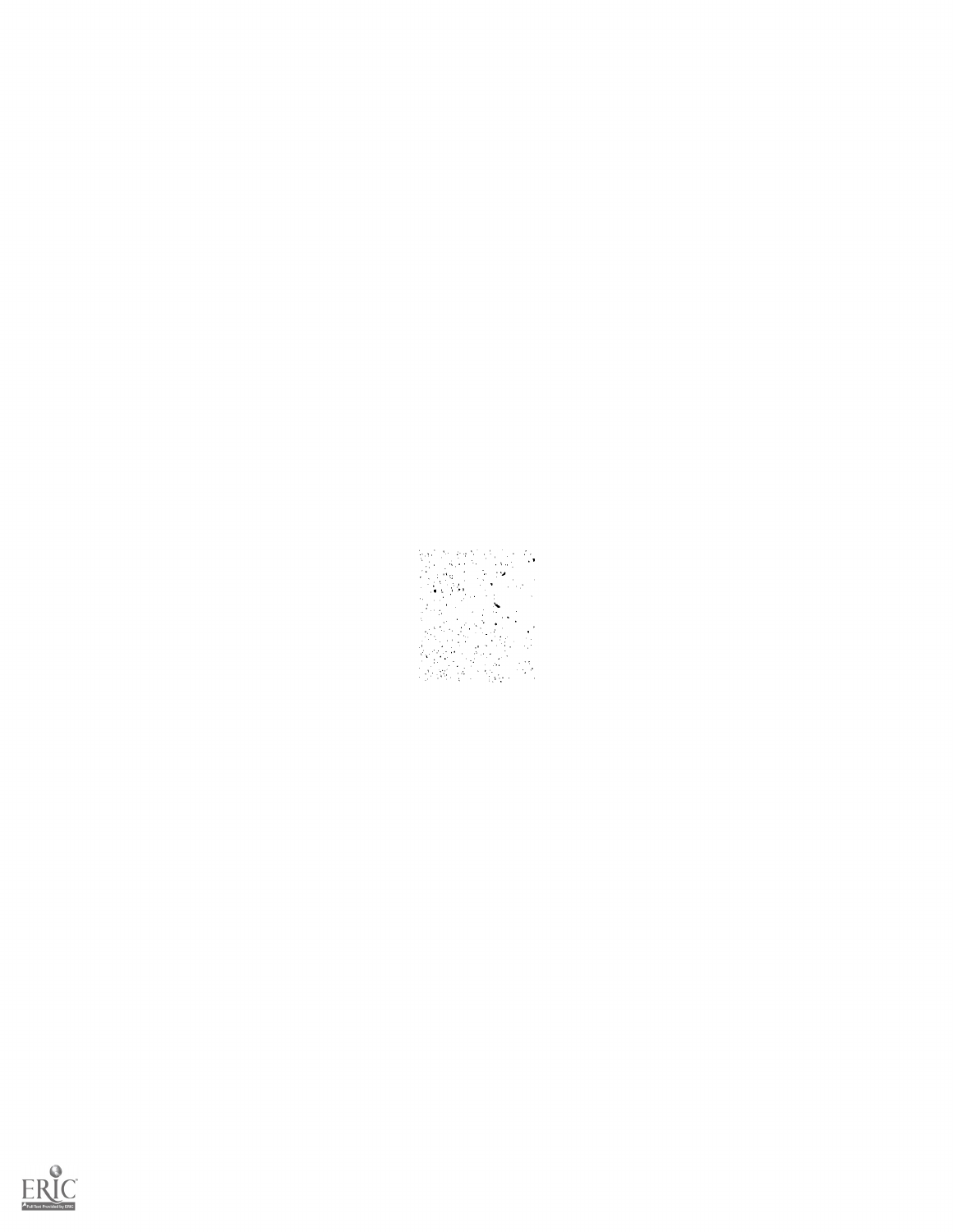DOCUMENT RESUME

| ED 204.439 |  |
|------------|--|
|------------|--|

### UD 021 494

Rossell, Christine H.: Hawley, Willis D. **AUTHOR TITLE** .. The Relationship Between Teacher Behavior Toward Students and Student Political attitudes: The Development of Political Cynicism. Spencer Foundation, Chicago, Ill. SPONS AGENCY 15 Apr 81 PUB DATE 42p.: Paper presented at the Anhual Meeting of the NOTE) American Educational Research Association (Los Angeles, CA, April 15, 1981). MF01/PC02 Plus Postage. EDRS PRICE Biggck Attitudes: \*Black Students: Childhood **DESCRIPTORS** Attitudes: Classroom Environment: Elementary Education: Parent Child Relationship: \*Political Attitudes: Rolitical Socialization; \*Racial Differencest, Social Attitudes: Socioeconomic Status:

\*Teacher Behavior: White Students

\*Student Attrudes: \*Student Teacher Relationship:

#### **ABSTRACT**

By examining the attitudes and perceptions of 1625 fifth grade students in North Carolina, this study tested the hypothesis that the way teachers treat their students can have an effect on their political attitudes. It was found that when teachers, treat students fairly and show interest in their ideas and problems, Students are less politically cynical. This effect is stronger for white children than for black children, although it exists for the latter. It was also found that black children are more cynical than white children and perceive themselves as being treated less fairly: than white children do. While white childrens' parents' education and support for their schooling is negatively and linearly related to political cynicism, black children show a curvilinear relationship between parents' education and support for schoolwork and their political cynicism. This cynicism occurs because high levels of parental education and support for schoolwork are associated with high levels of political knowledge regarding the low general status of blacks in this society. (Author/APM)

\*\*\*\*\*\*\*\*\*\*\*\*\*\*\*\*\*\*\*\*\*\* Peproductions supplied by EDRS are the best that can be made from the original document.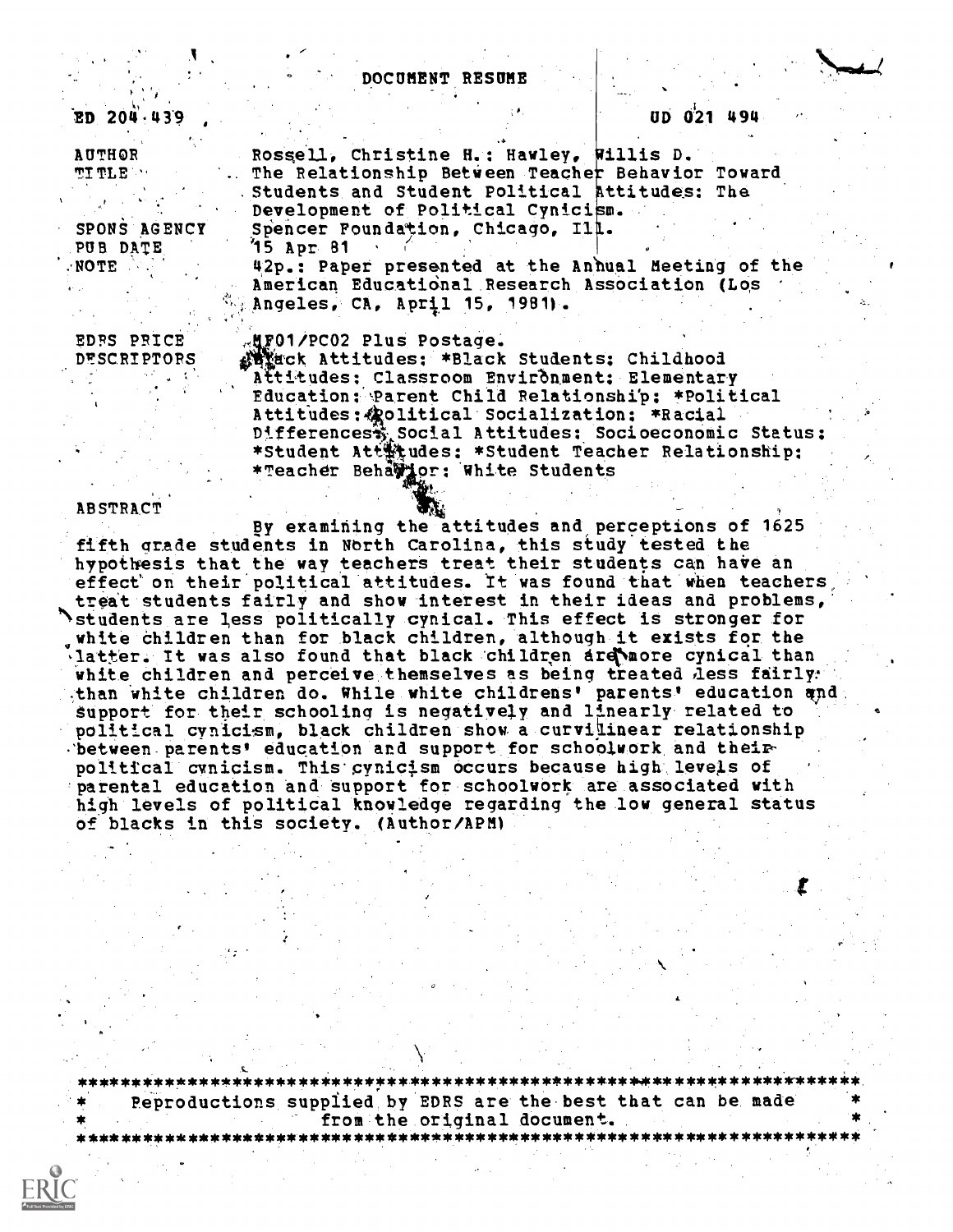The Relationship Between Teacher Behavior Toward Students and Student Political Attitudes: the Development of Political Cynicism

σ

**D2044** 

ய

 $0021494$ 

Christine H. Rossell Boston University University of California, Berkeley (Winter, Spring 1981)

> .and Willis D. Hawley Vanderbilt University

Prepared for delivery at the 1981 annual meeting of the American/<br>Educational Research Association, Los Angeles, CA, April 15, 1981.

**U.S. DEPARTMENT OF EDUCATION NATIONAL INSTITUTE OF EDUCATION EDUCATIONAL RESOURCES INFORMATION CENTER (ERIC)** 

- This document has been reproduced as received from the person or organization originating it.
- 13 Minor changes have been made to improve reproduction quality.

. Points of view or opinions stated in this document do not necessarily represent official NIE position or policy.

"PERMISSION TO REPRODUCE THIS<br>MATERIAL HAS BEEN GRANTED BY dristine

Rosse'

TO THE EDUCATIONAL RESOURCES INFORMATION CENTER (ERIC)."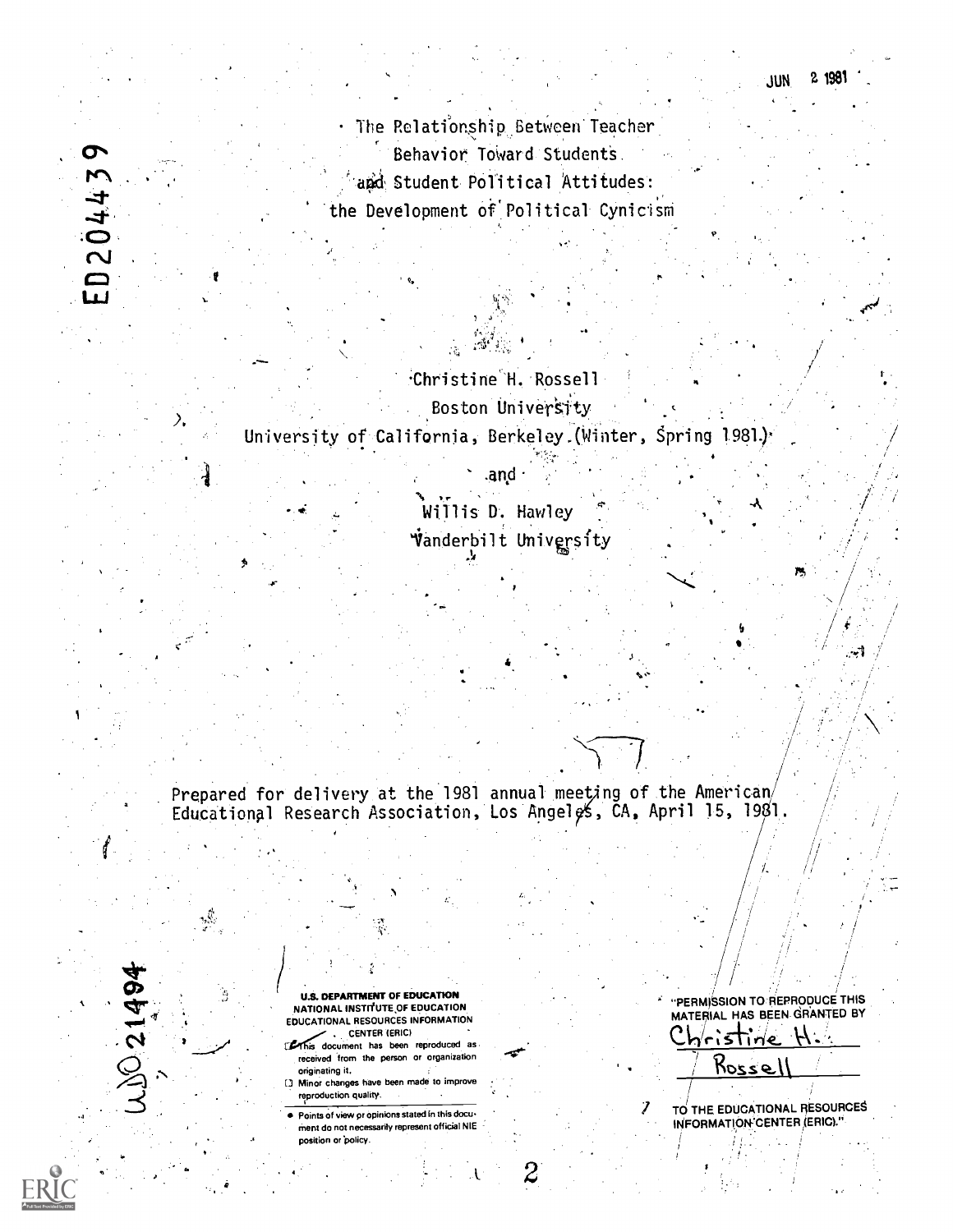THE RELATIONSHIP BETWEEN TEACHER BEHAVIOR TOWARI STUDENTS AND STUDENT POLITICAL ATTITUDES: THE DEVELOPMENT OF POLITICAL GYNICISM

> Christine H. Rossell **Political Science Department Boston University**

#### Willis D. Hawley **Vanderbilt University**

### **ABSTRACT**

This study tests the hypothesis that the way in which teachers treat their students can have an effect on their political attitudes. The sample consists of 1, 625 students in 79 North Carolina fifth grade classrooms. The methodology consists of student questionnaires tapping their attitudes and perception of their teacher's behavior, teacher questionnaires, and classroom observation. The findings of the study are that when teachers treat students. fairly, and are interested in their ideas and problems, the students are less politically cynical. This effect is much stronger for white children than for " black children, although it still exists for the latter. We also find that black. children are more cynical than white children. They also perceive themselves as being treated less fairly and "democratically" than white children do. In addition, while white children's parents' education and support for their schoolwork is negatively and linearly related to political cyncism; black children have a curvilinear relationship between parents' education and support for schoolwork and their political cynicism. This is because high levels of parental education and support for schoolwork will be associated with high levels of political knowledge regarding the low general status of blacks in our society, and this produces. political cynicism. Nevertheless, this can still be moderated by teacher behavior.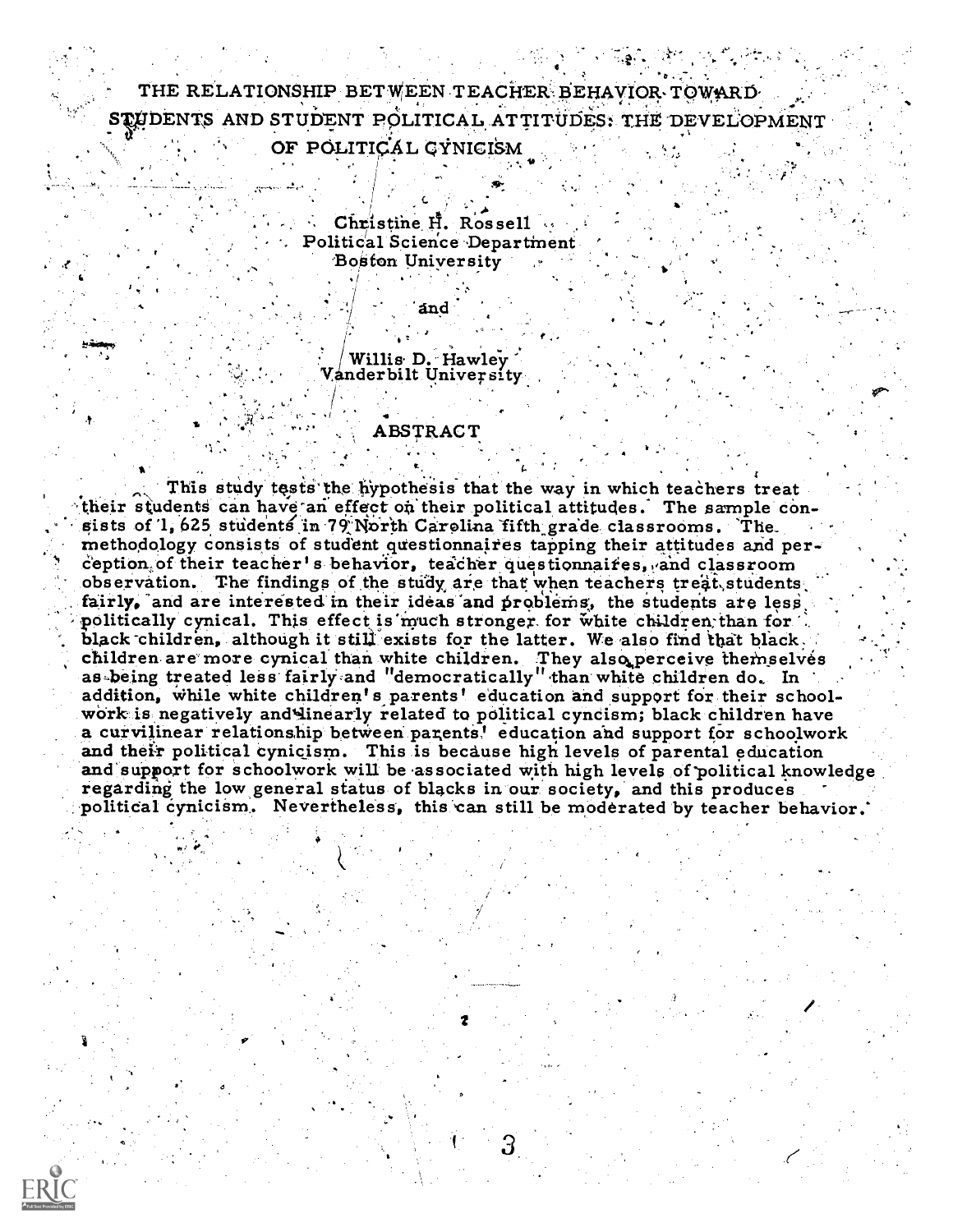The Relationship Between Teacher. .: Behavior Toward Students and Student.Political Attitudes: the Development of Political Cynicism\*

> Christine H. Rossell and Willis D. Hawley

by

Every society seeks to indoctrinate its young to believe in  $\mathcal{N}^{\mathcal{S}}_{\mathcal{S}}$  , where  $\mathcal{N}^{\mathcal{S}}$ be subject to its political system and the values which sustain that system. In most societies, schools are seen as the main social 4nstrument through which this objective is to be achieved. Thus, industrialized societies like the United States expend enormous energies and money in efforts at political socialization.

.

In the United States, the professed goals of political socialization include'imparting "facts" about political institutions; insuring loyalty to and affection for national, state, and local governments; creating interests in various types of political participation; and insuring certain minimal levels of commitment to due process, fair play, equality before the law, and such civil liberties as free speech and religious freedom. Of course, the substantive meaning given to these general goals and the emphasis given the specific objectives varies in relation to the characteristics of the subjects and the local school system. The subst

This paper proceeds from the assumption that a large part of  $\cdots$ whatever impact schools have on political learning is attributable to an "implicit civics curriculum<sup>"</sup> that is, the behavior of teachers and the nature of the classroom environment they help to create and maintain; The notion that teacher behavior and the classroom

\* The research reported in this paper was made possibTe by a grant from the Spender Foundation to Willis Hawley. We are very grateful for their support. We are also indebted to Tom Heath, and especially to Philip Yen, both of whose research assistance has been most helpful.

 $\mathcal{L}$ 

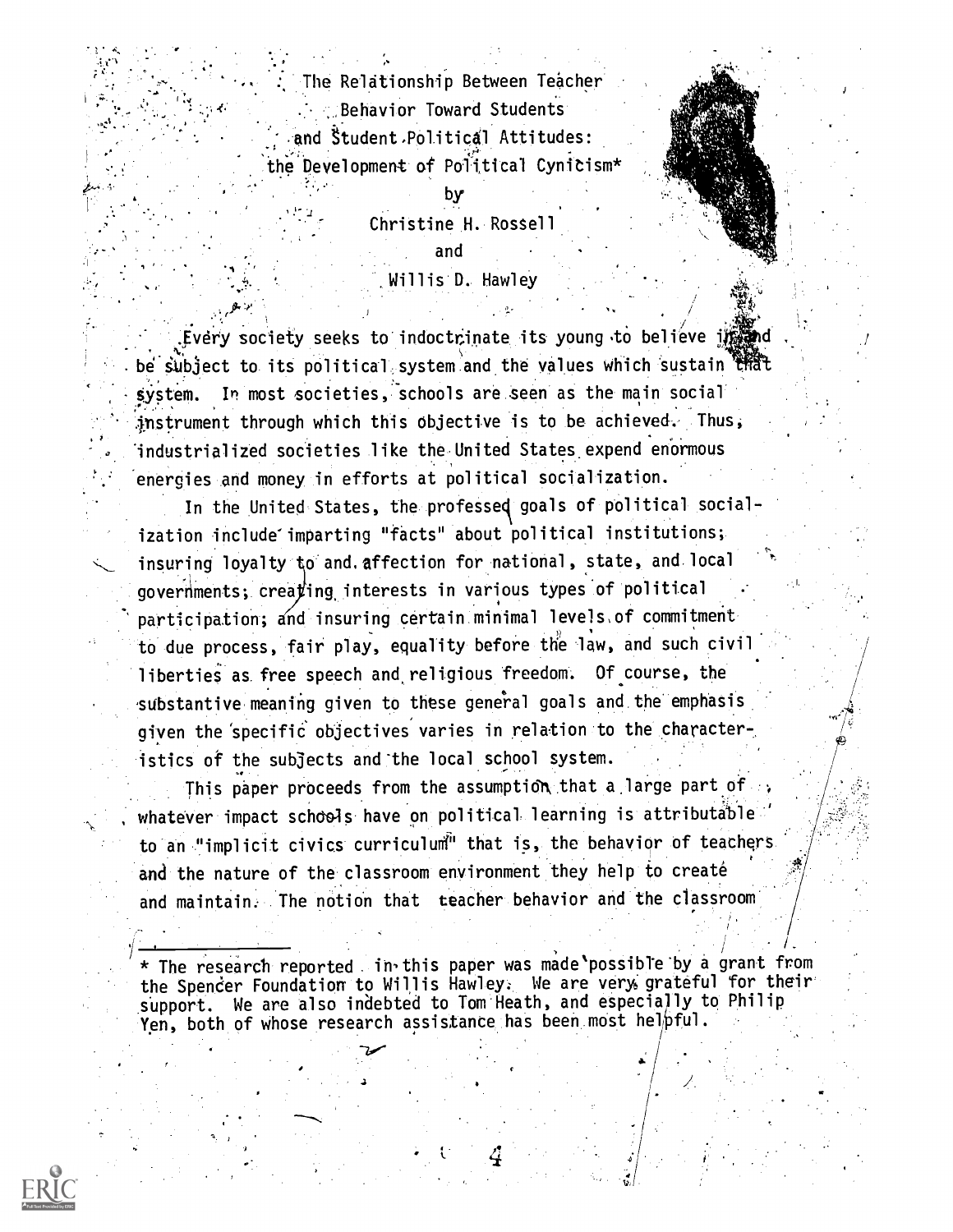$f_{\rm{max}}=3.1$ rules and norms are "lessons" which students learn is, of course,  $\qquad \qquad \qquad$ not new. Indeed, this notion has been given considerable life in recent years by such radical educational reformers as Illich (1971) and Kozol (1967) and anthropologists studying sex roles (Saario, Jacklin, and. Tittle, 1973; Servin and O'Leary, 1975). Unfortunately, most of the literature on "the hidden curriculum" (Jackson, 1968) -- a misnomer since it is not hidden from students -- is based almost entirely on personal experiences or impressions of the authors or authors cited. There is a need to examine the impact of teacher behavior and classroom structure more systematically and objectively.

The Process of Political Learning: Some Theoretical ASsomptions

There are some. scholars who argue, as does Greenstein (1965:166)) that much of an individual's orientations toward politics already has become fixed by late adolescence. This belief that early socialization constrains and structures later political learning, called "imprinting' by Easton and Dennis (1967), is found in a number of studies'and syntheses (Cf. Hess, 1963; and Dawson and Prewitt, 1969).  $\cdot$ Recent research by Knutson (1974:39) using in-depth interviews comes to similar conclusions:

> "Thus it appears that while the child's knowledge of'matters political is inexact and imcomelete, the vessel into which this knowledge is being peured is largely formed by the time the childbegins the process of formal socialization."

.Because the early researchers on political socialization focused on the formative and limiting character of childhood experiences On poli tical learning, they concluded, not surprisingly, that the strongest influence on a child's political attitudes and preferences was the family. Indeed some went so far as to contend that most of pre-adult political learning took place in the family (e.g. Davies, 1965). Although parents are important in shaping the dispositions of their children, more recent research suggests that the degree of parental influence is substantially less than was earlier assumed. For example, Jennings and Niemi (1974) have found that, overall, the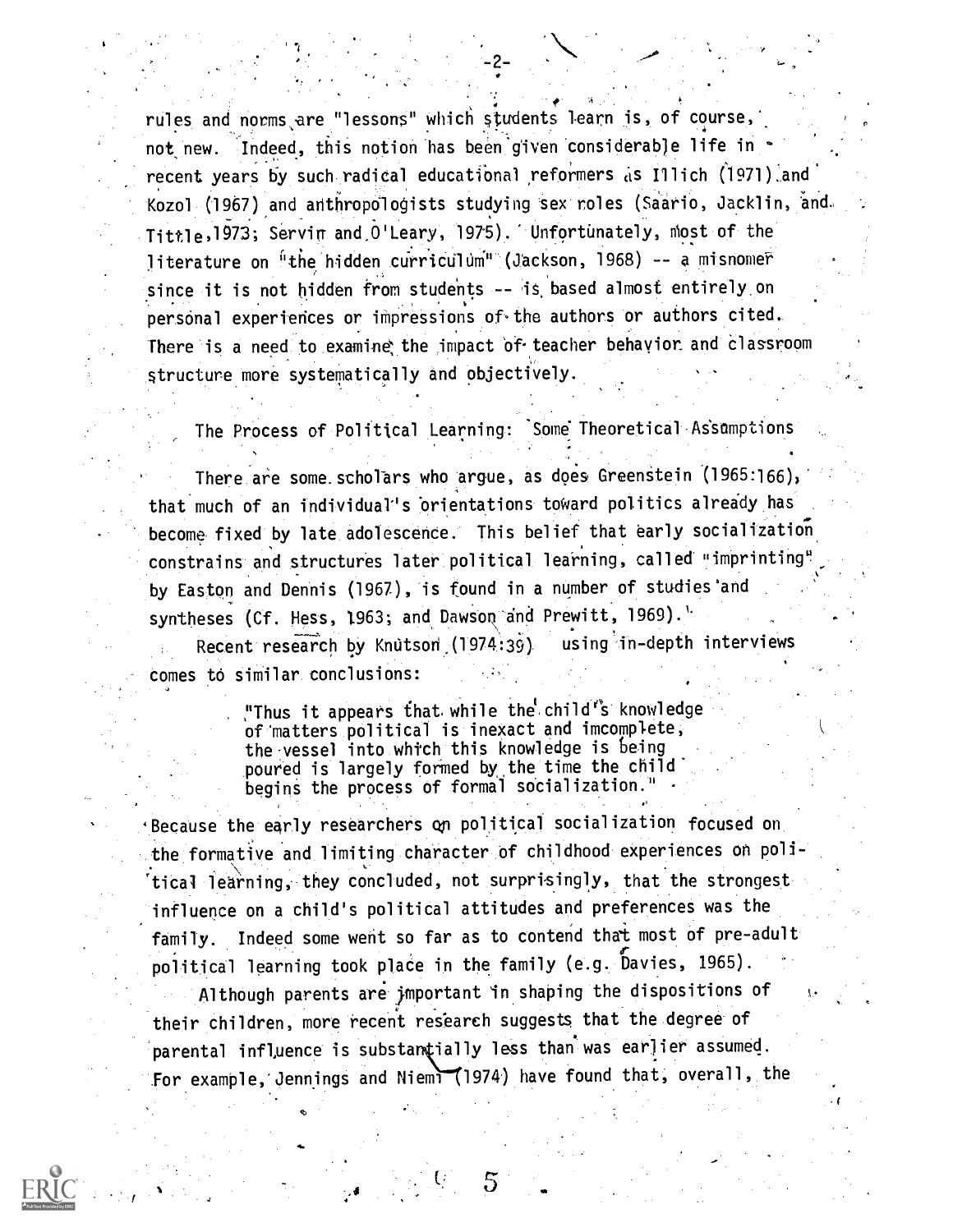party affiliations of parents accounts for about one-third to onefourth of the variation in the partisanship of their high school age children. (Yet, partisan affliation and presidential candidate choice show the greatest relationship between the political dispositions of Connell (1972), parents and children. (Niemi, 1974: 126-128). after reviewing studies conducted from 1930 to 1965 also equaludes that parental influence on political attitudes -- even with respect to such things as Communism, prejudice and political participation is weak or contradictory. Children's experiences, he therefore argues, are the dominant shapers of political dispositions.

Thus, there is increasing evidence of the influence of factors other than the family on the political socialization of children. These include school related experiences, peers, and, most recently, the cultural context of the neighborhood or subcommunity in which the child lives (Jaros and Kolson, 1974; Gustafsson, 1974; Rossell, 1978:176). Of all these factors, the one that is most possible to alter is schools.

- \* Two continuing problems associated with improving or purposively manipulating educational environments, however, are that there is no comprehensive theory of human learning, and there is little systematic research that has been conducted in social settings. (e.g. the classroom) which would yield theories of learning. Most efforts to specify the process by which political learning occurs turn out to be definitions of different types of processes or statements about simple correlations, rather than explanatory or predictive propositions.

The socialization research that has dealt with the impact of schools, has usually focused on the formal curricula. This research which seeks to determine whether exposure to social studies courses affects political learning, gemerally indicates that such explicit lessons, in themselves, have little consequence (see, for example, Ehman, 1969; Langton and Jennings, 1968; Price, 1951; Farmer and German, 1972; and Horton, 1963).

Grossman (1974), however, found that high school students' report of the number of courses they took dealing with controversial issues

6

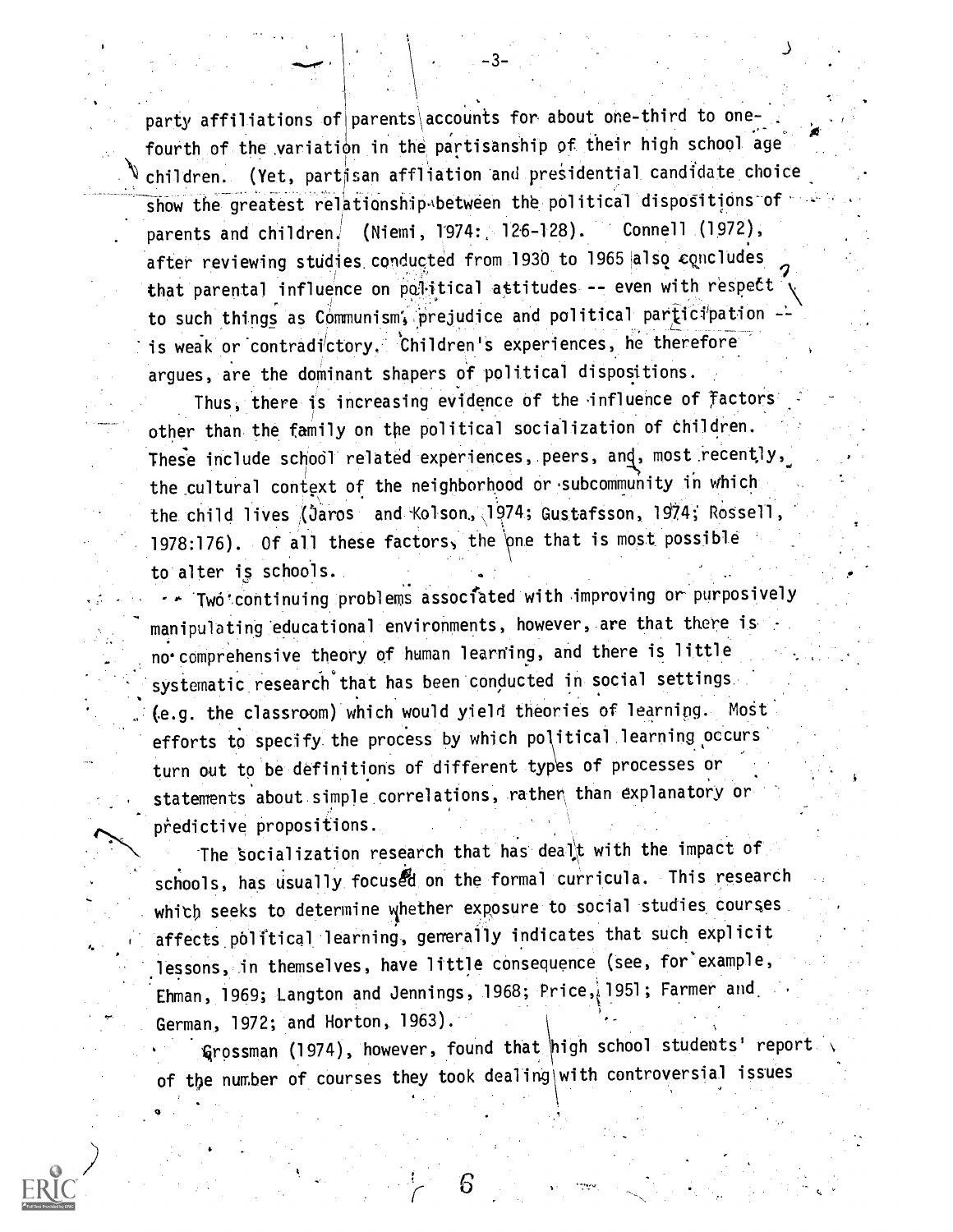had a small relationship to greater toleration of dissent. It is not clear, however, whether the causal variable is the formal curricula of the way in which the teacher taught the course and handled the discussion.

While there is little evidence that conventional curricula significantly affects the acquisition of political knowledge, skills, or attitudes, this does not mean that instruction cannot, if properly conceived and delivered, have impact. Several studies of experimental efforts to influence political learning in particular directions ,suggest that the formal curriculum can be an effective, if not poverful, socialization mechanism. (Tapp and Kohlberg, 1971; Patrick, 1972; Litt, 1963; Zellman and Sears, 1971; Cox and Cousins, 1965; Mainer 1963; and Button, 1974)

Almost all studies of the impact of curricula ignore an obvious intervening variable: the nature and quality of instruction. As Dawson and Prewitt (1969) note, "The teacher's role as conveyer of consensus values is so widely assumed that few studies of political Socialization have investigated it." Because teachers are products of the same political socialization for which they are agents, it is usually presumed that they would have no effect on attitudes independent of the curriculum.

This assumption is incorrect. The literature on the role of teachers and effective learning indicates that teachers play a considerable role in determining the effectiveness of curriculum (Jones, 1968). Instructors modify the curriculum they teach by undermining, omitting or adding elements and by giving emphasis consciously or not, to particular issues or topics. Harvey (1970), and Flanders (1970) have shown how the structure of a teacher's belief system influences the disposition of students to be cooperative with and supportive of others, more participative in class, and more capable of abstract thinking. Langton and Karns, (1969) and Button (1974) find that greater opportunity to discuss controversial issues results in a greater sense of political efficacy and a greater tolerance of dissent. Ehman finds not only this

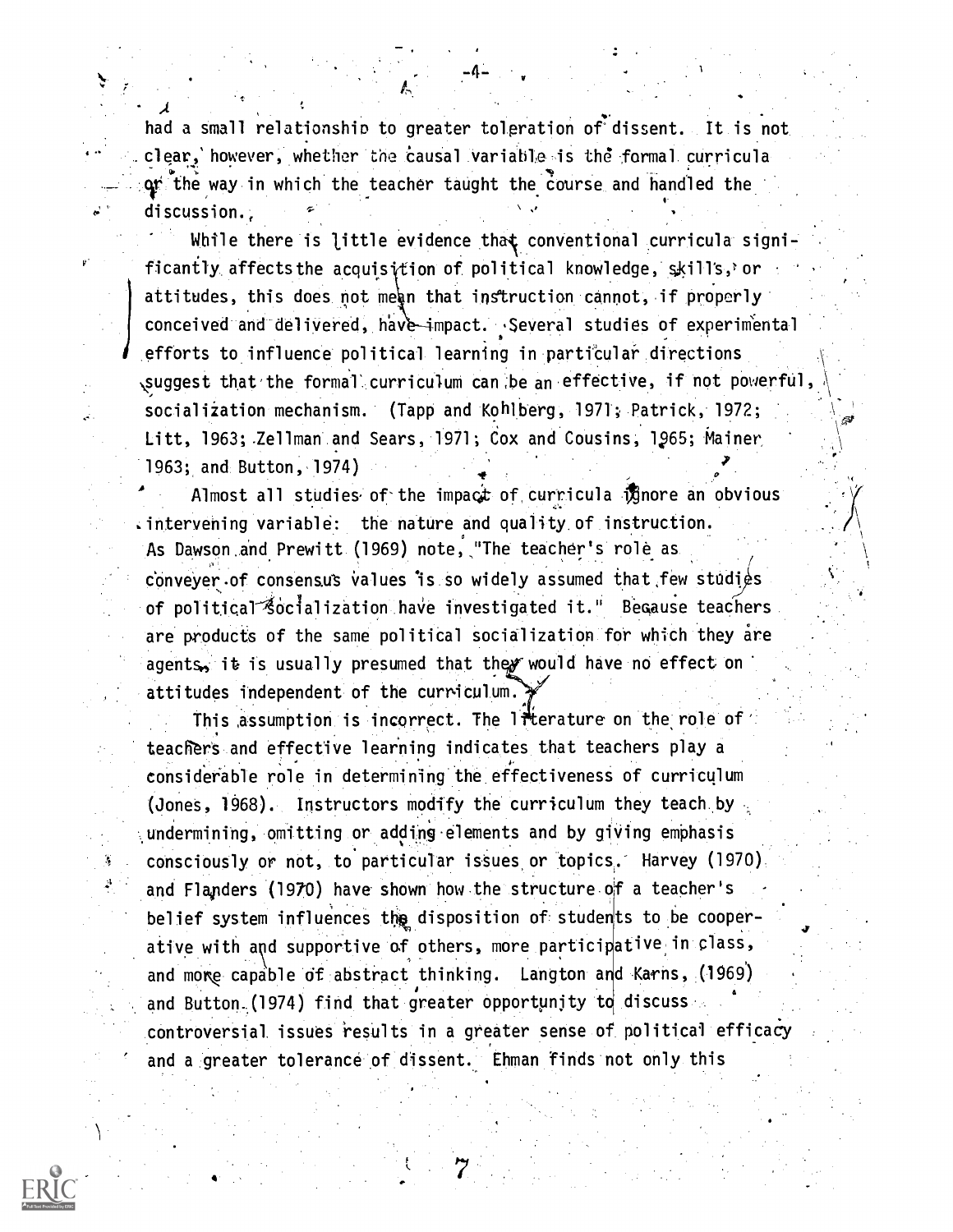relationship, but a positive impact on attitudes toward participation and citizen responsibilities. On the other hand, Jennings, Ehman, and Niemi (1974) found no significant relationship between teacher attitudes toward in-class expressivity, or the handling of controversial issues and a range of- student orientations. However, they did not measure actual teacher behavior or student perception of teacher behavior. Jennings, Ehman, and Niemi (1974) and Jennings (1974) found that students perceptions that they are treated fairly in school enhance feelings of personal and political trust and have a small positive impact on a sense of political efficacy.

### The Development of Political Cynicism

 $\bullet$  , and the set of  $\bullet$ 

Most of the socialization research by political scientists has focused on the development of attitudes toward authority, especially the respect and legitimacy granted to leaders and public institutions. The political attitude we examine in this paper is political cynicism (often called in the socialization research by its converse: political trust.)

The feeling that leaders are not to be trusted involves the belief they will often be 'dishonest and will not act in the interests of the people. The scale we use in this paper to measure political cynicism includes the following propositions to which students responded on a 5 point Likert type scale ranging from strongly agree to strongly disagree:'

- 1. The government cares a lot about what we all think of any new laws.
- . 2. The. government is doing-its best to find out what ordinary people want.
- 3. The government does not try to understand us.
- . Most politicians are too selfish to care about ordihary people.

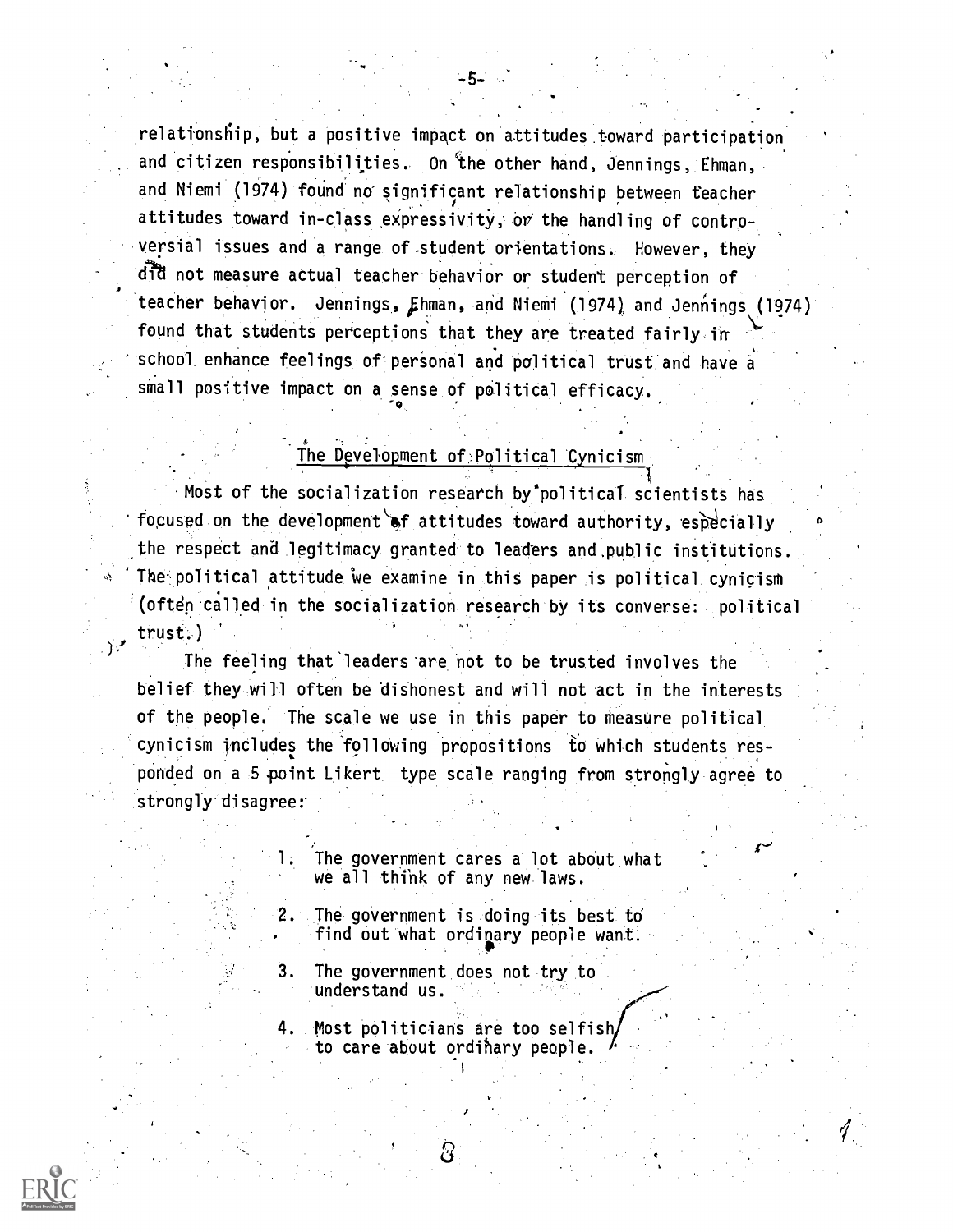.5. Once the goyernment pasSes a law, there is no point in trying 'to get it changed.  $\,$ 

Erik H. Erikson (1963) and M. Brewster Smith (1968) have argued that basic trust is essential for developing feelings of personal adequacy. Lane (1959) also argues that personal trust, self-competence, and trust in political leaders are all related. Trust in elected officials is only a more specific example of trust in mankind. In the long run, this is probably a projection of self-esteem. Several empirical studies have found a relationship between self-esteem and political trust among adolescents (Bachman, 1970; Kenyon, 1969; Rodgers, 1972; Siegel, 1971).

### The Nature of this Research

 $\sum_{i=1}^n$ We propose to take this research in another direction. We intend to test the hypothesis that the way in which teachers treat their students can have an effect on their political cynicism. The teacher behavior variables which we hypothesize might reduce a student's political cynicism are (in order of importance): teacher's fairness toward a student, teacher's interest in a student's ideas; teacher's openness to a student, and of less importance whether a teacher gives a student the opportunity for self-directed work, and the opportunity to work with others. (These variables are described in Appendix 1.) The effect of these.variables on student attitudes can be direct in the sense that the teacher's behavior can serve as an example of positive behavior by an authority and thus **influence the degree to which students trust other political** authorities. The effect can also be indirect in the sense that how the teacher treats a student can affect his or her feelings of . . self-esteem which in-turn affects their political cynicism.

The research reported in this paper, differs from previous research in several important ways.  $F$ irst, we attempt to relate a

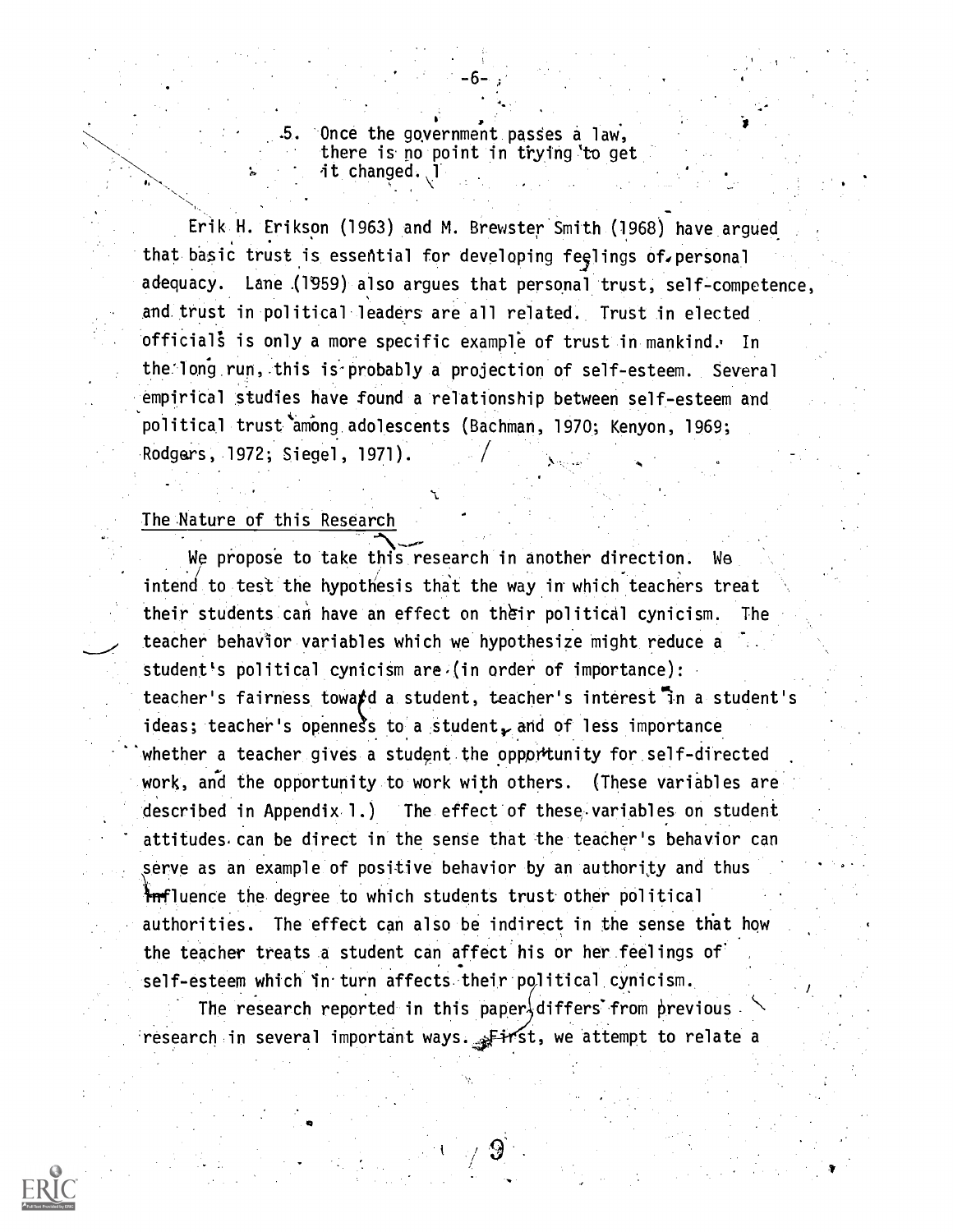specific teacher's behavidr to her students' attitudes. One serious shortcoming of the existing research is that most scholars.conceptual. ize.the environment in, terms of some schoolwide practice or the "average" beliefs or behavior of all teachers in'a school or, at best, all teachers with whom the student has had courses (e.g., Ehman, 1969; Garcia, 1972; Langton and Karns,  $/1969$ ; Hess and Torney, 1967; Grossman, 1974; and Jennings and Niemi, 1974). -While Jennings,, Ehman, and Niemi (1974) do identify high sehool social studies teachers with their students, they ignore other teachers with.whom the student has contact. Since teachers in most public schools. are likely to be noticeably different in attitudes and style, aggregating their beliefs or behavior distorts the student's experience.

\_7\_

Second, We have chosen elementary school students.(fifth graders) as our subjects. Virtually all of the studies of the impact of school on 'political learning have analyzed high'sAhool students. Yet, there is some evidence that a considerable amount of political attitude. formation occurs before, high school (Patrick, 1972; Torney and Mossir, 1972; Hess and Torney, 1967). The research reported here focuses on children at an age when the impact of schools on political learning should be-at its height.

Finally, this study includes blacks as 'well as whites. Until recently, political socialization research was conducted almost exclusively with urban whites.' As it turns out, race is an important variable explaining variations in political learning and the influence of various socialization agents (e.g:, see Abramson, 1972; Jennings and Niemi, 1974: 195), and thus generalizations made from the earlier, all white analyses are limited in their application.

DATA AND METHODS

The Sample

The sample consists of children in 79 North Carolina fifth

1 Q

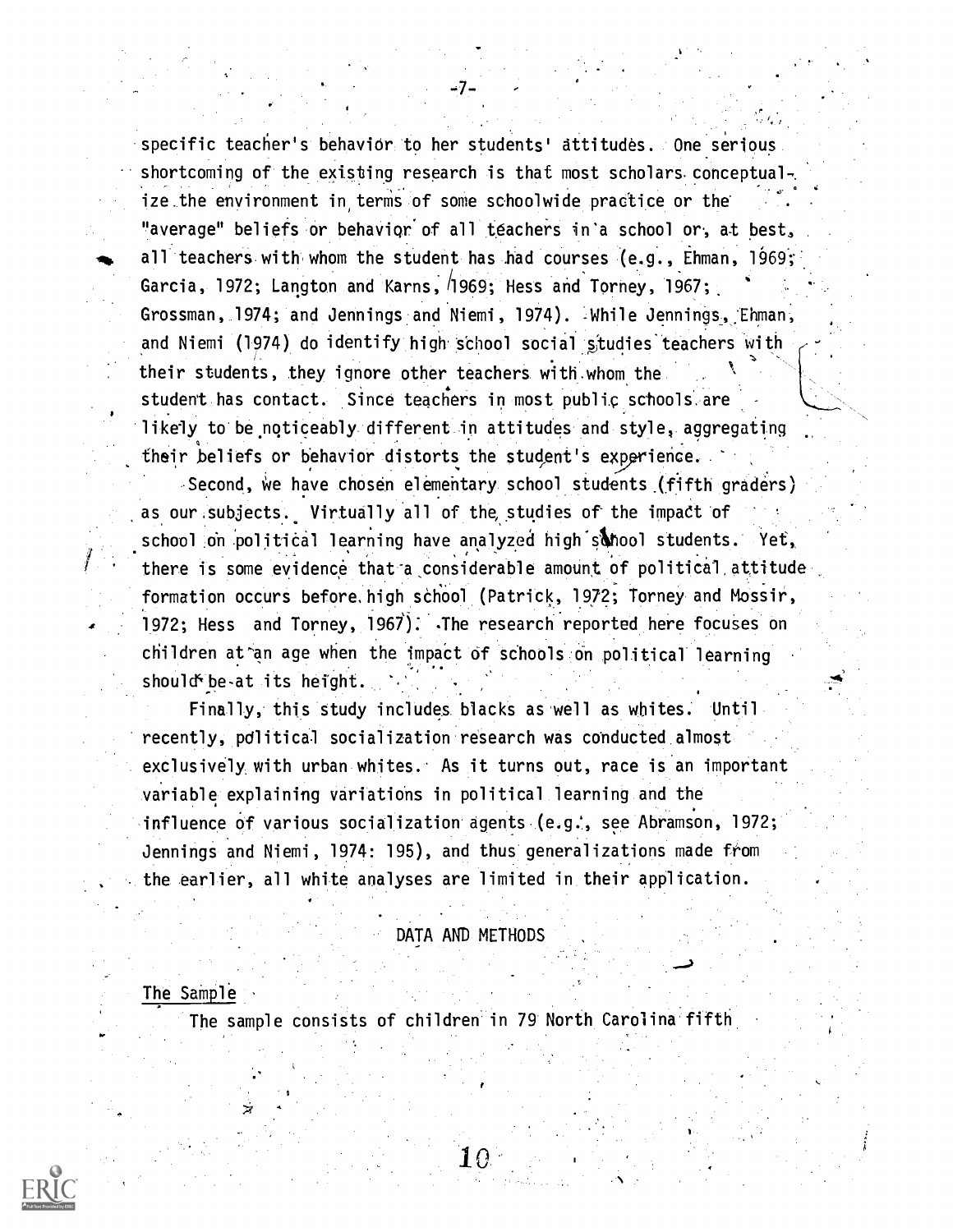grade classrooms. A random sampling procedure was untilized to stratify schools by race, median family income, and degree of urbanization. Although resource constraints necessitated limiting the sample to North Carolina schools, we attempted to maximize the  $\sim$   $\sim$ generalizability of'the findings by excluding the coastal and mountain regions of the state--both of which have distintive cultural traditions and somewhat unique socioeconomic characteristics. Two cities--Chapel Hill and Raleigh--were excluded because of their rather unique populations--university and/or government employees. Only one school denied us access. There are 2,142 students and 79 teachers in the sample (all female).

This sample was then reduced to 1,625 cases because 517 students did not know their parent's educational background. This reduced, sample has roughly the same proportion of males and females and blacks and whites as the total sample. (One might expect, however, that those who do not report their parent's education are disproportionately from families with lower educational backgrounds).

The fifth grade was selected because, as other research suggests, children aged 10-12 are experiencing an important period in the development of their politigal attitudes and because most students have relatively intensive contact with only one teacher until the ninth grade. Once children enter junior high school, they may have seven . . to twelve different teachers in a given school year and tracing the. linkages between teacher behavior and student attitudes becomes very difficult indeed. Although our sample included "open classrooms", multi -age grouping, and other variations on the self-contained classroom, in every case students spent the bulk of their day with one professional teacher.

All of the school systems studied professed to be desegregated. There are no all black classrooms, although there are two all white. classrooms in this sample. We were told that' children were not socioeconomically or ability grouped by classrooms. Many class-, where  $\mathbf{A}$  is a simple set of  $\mathbf{A}$ rooms, however, were internally organized by ability' in some subjects,

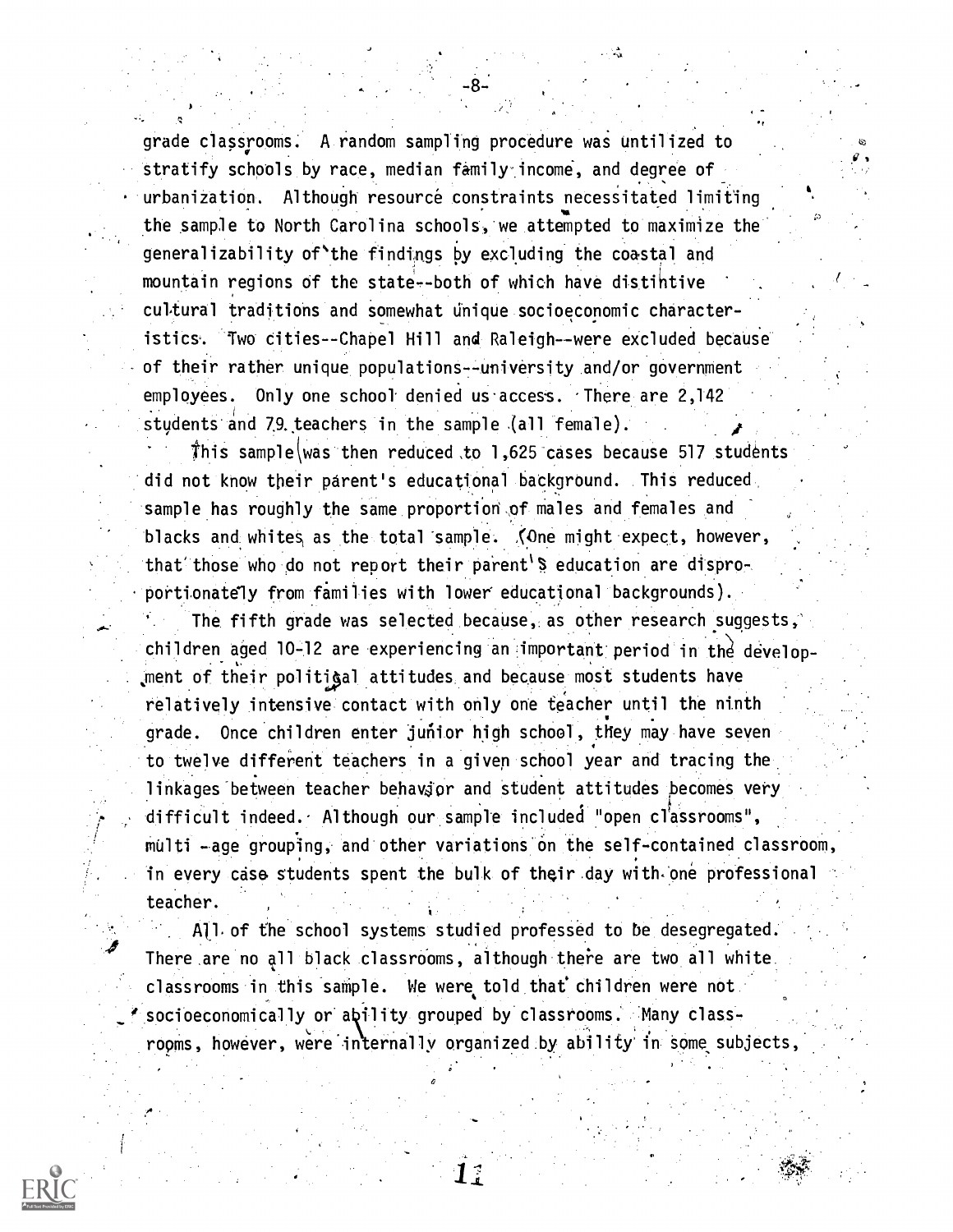but this was not analyzed as an explanatory variable because it ,proved. too difficult:to MeaSure.

-4

-

### Methodology

The central methodological shortcomings of existing research on the role of teachers in shaping political values and attitudes have to do with the neglect or inadequate treatment of key independent variables, particularly teacher behavior and classroom environments. The methodology used here was developed as part of a larger study of how children acquire attitudes and values that might, have political consequence.

We call this methodology, the Assessment of Classroom aplitical Environments. The system has six components which serve'to reinforce each other and aid in\the disentanglement of causality: (l) a procedure for observation of student-teacher interaction, (similar to Flander's,  $1970$ ); (2) a sociogram-type map of the classroom and student-teacher relationships; (3) a, check list assessment by observers of various aspects of classroom structure or climate; (4) an extensive student questionnaire read to students in the absence.of teachers or other school personnel; (5) a teacher questionnaire, and (6) content analysis of relevent learning materials (texts, etc.). This paper draws primarily on the'studept questionnaires.

The student questionnaires tap student perceptions of teacher  $\setminus$ behavior and classroom structure, as well as their own attitudes onpolitically relevant issues. It seems clear to us that the most, important factor influencing student learning is what a student perceives and internalizes rather than objective reality: At the same time, it is possible that student perceptions of such teacher traits as openness, responsiveness and fairness are likely to be influenced by student's prior-levels of cynicism, trust of authority, and similar predispositions. The observers' characterizations of student-teacher interaction and the classroom environment provide

. ,

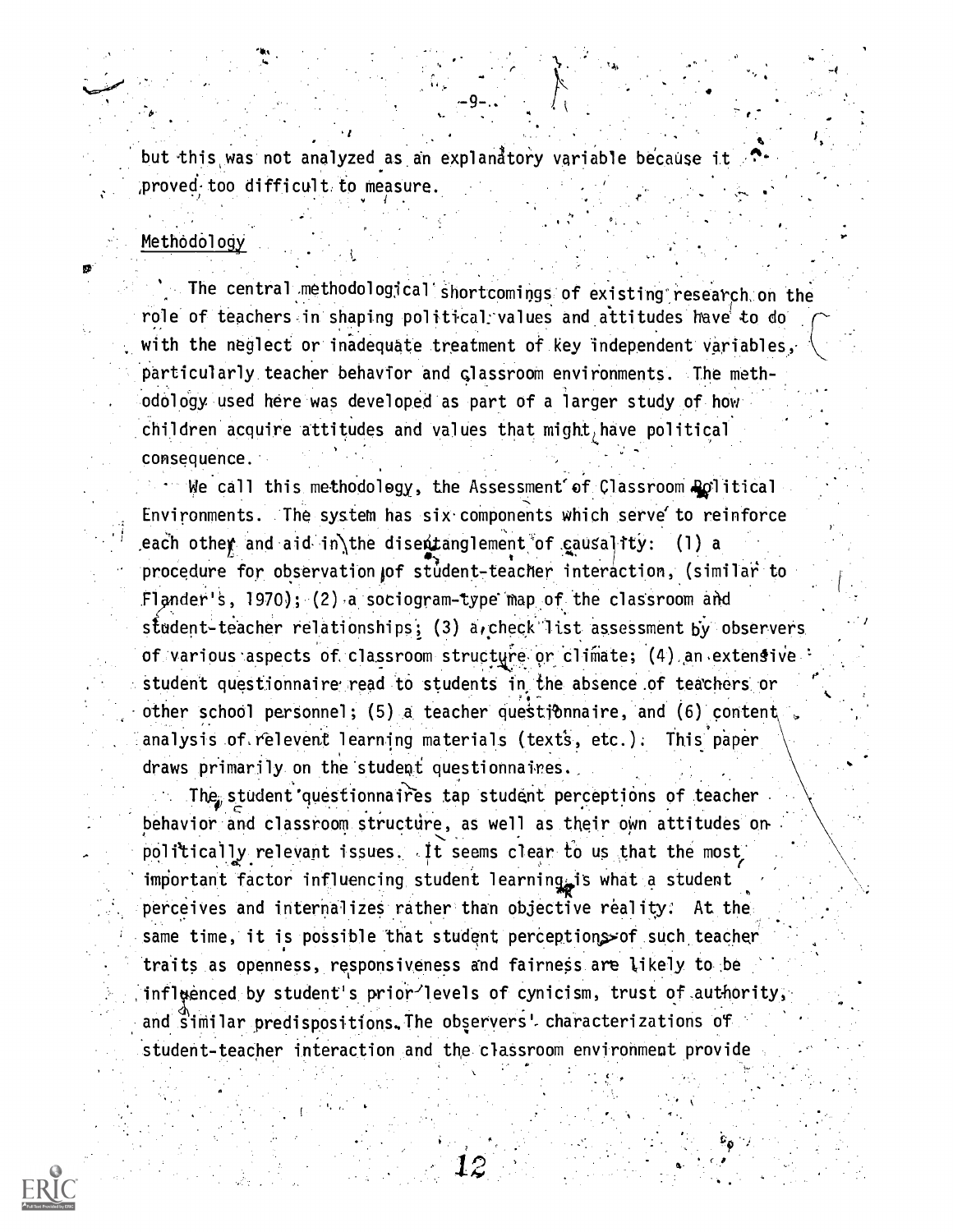us with additional evidence to establish the direction of influence. Each of the texts and supplementary publications used regularly in the classroom were examined to determine if they treated various political and racial issues differently. Since North Caro1ina has state approved textbooks and curriculum guidelines, there was little variation in the materials utlized, and hence the way materials treated issues and values did not vary significantly from classroom to classroom. Curriculum; then, is a constant.

 $-10 -$ 

### **HYPOTHESES**

The literature discussed above yields several hypotheses that can be tested with our data. The primary issue we are concerned with is the effect of a teacher's behavior toward a student on his or her trust of political authority. On the basis of the research we have discussed, we hypothesize that:

 $1$ ,  $\sim$   $1$ 

tijez.

41) a teacher who treats a student in a fair and ,:z.''°democratic" 2 manner will reduce the cynicism with which that student perceives other authorities, specifically political authorities.

The literature also suggests that race and clsss may be important background variables influencing political attitudes. Race and class can be indirect measures of the type of political socialization being carried out by the family. Futhermore, there is reason to believe that the political socialization which is carried out by the regime is class and race specific (see Bowles and Gintes, 1976; Squibb, 1973).

Most studies of children's political attitudes have found children of lower class to be less politically affective, less participative, and more politically cynical than those of higher class. In general terms, however, the theoretical basis for considering parental education as an impOrtant independent variable influencing attitudes is not well established. The linkage between political attitudes and values of parents and their children is more tenuous than earlier investigators thought and the

 $1\beta$ 

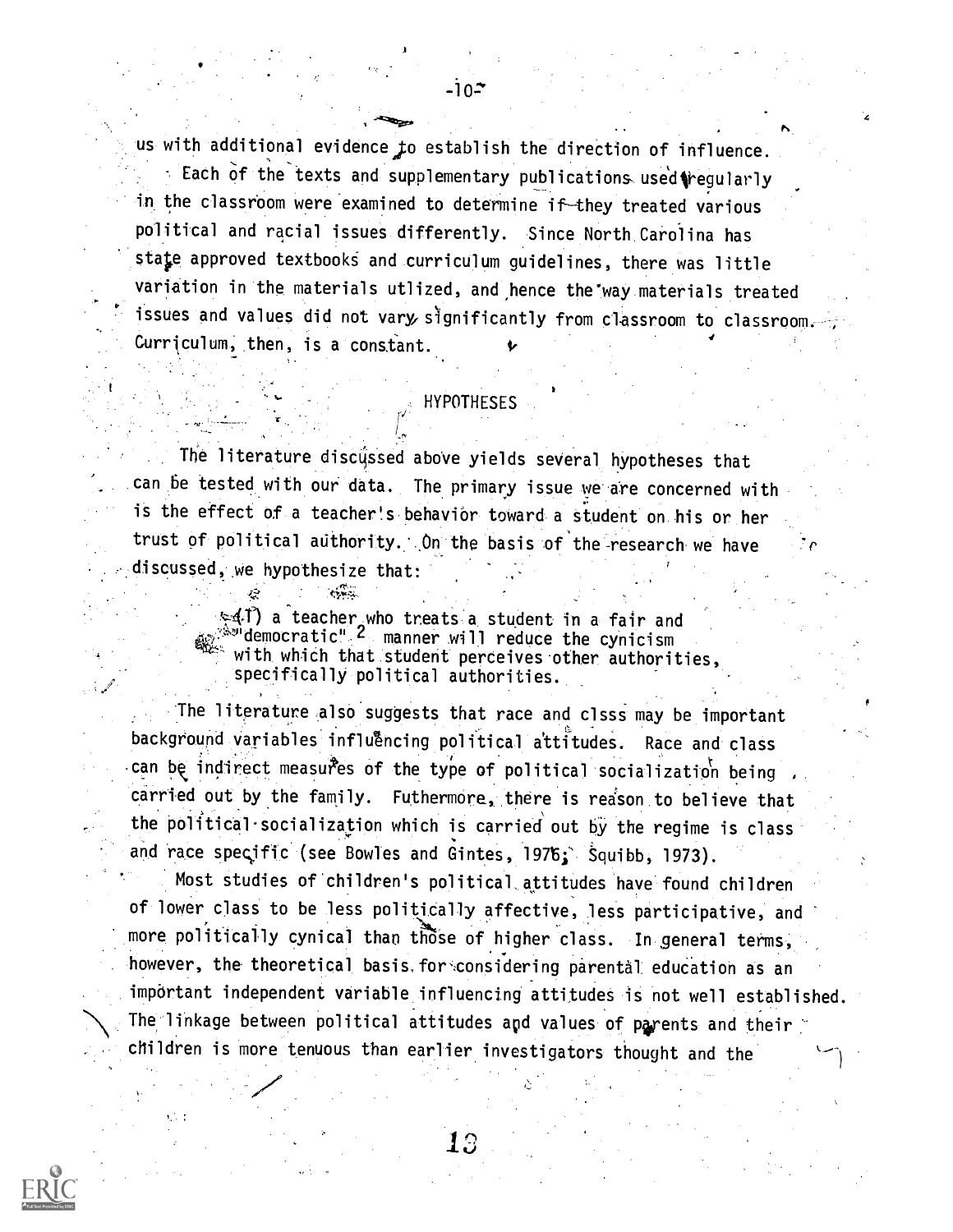correlation of particular political beliefs with formal education is, on many issues, weak(see Stephens and Long, 1970). We believe, however, that since political cynicism is related to self-esteem, and that children and adults of lower classes are treated with less esteem by their peers and superiors than children and adults of higher class, that

-11-

(2) children with parents of higher educational attainment will be less cynical than children with parents of lower educational attainment.

Race has been found to be one of the most important background variables influencing the degree of political cynicism of students. Virtually all of the research.finds that black children are more cynical thah white children (Abramson, 1972, 1977; Laurence, 1970; Lyons, 1970; Orum and Cohen, 1973; Rodgers, 1972; Long, 1976; Ehman, 1972; Langton and Jennings, 1968; Bachman, 1968, 1969, 1970b; Kenyon, 1969, 1970; Dennis, 1969; Laurence, 1970; Greenberg, 1969; Rodgers and Taylor, 1971). Only Bachman, 1970a, using research from a 1966 survey found blacks to be less politically cynical than whites. In his three subsequent surveys (the last in 1969), however, both blacks and whites became more cynical, and blacks were now more cynical than whites. Thus, we hypothesize that

> (3) black students are more politicallycynical than white students..

Abramson (1977) offers four hypotheses as to why blacks are more cynical than whites. These are 1) the political-education thesis: black children are taught differently in school than are white children;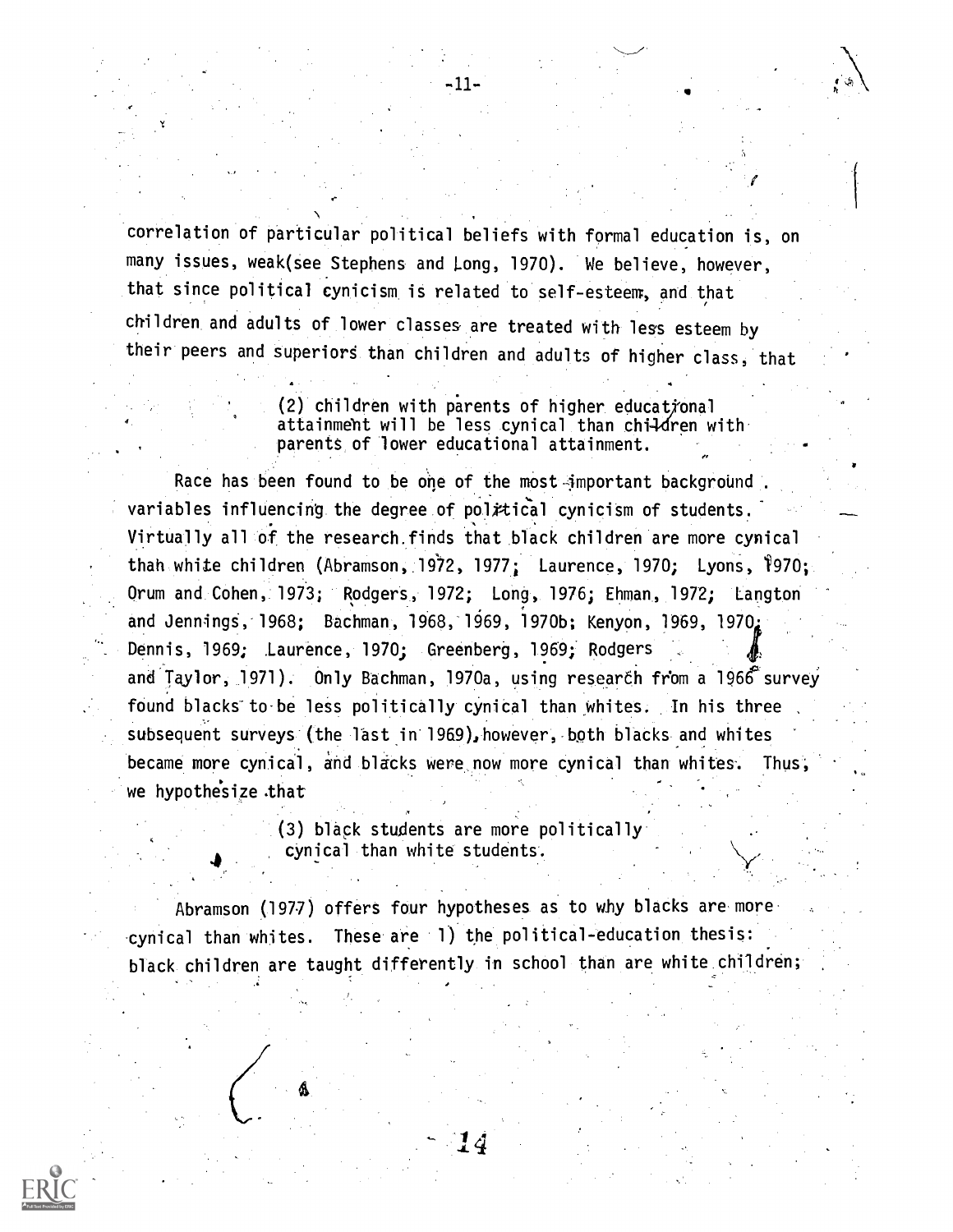2) the social deprivation thesis: Black children's greater cynicism is a result of socioeconomic influences; 3) the intelligence thesis': black children are less intelligent than white children; and 4) the political reality thesis: black and white children grow up in very different political environments. Their different attitudes regarding how much one can trust political authorities are simply a rational response to their very different positions in society, both past and present. Abramson believes the fourth thesis is the most persuasive, the third thesis to be of no value at all, and the first thesis to be the weakest of the' three plausible theses. We do not discount thesis number 1 as a viable option, however, and believe our data can shed some light on its validity.

**A** *A A A* 

-12,

It is quite possible that black children's greater political cynicism is explained by a number of theses, rather than just one. The political education thesis might be valid if we include in our definition of political education, the "hidden curriculum" ; that is to say, the implicit values teachers convey to students by their structuring of the curriculum and their behavior toward students. We hypothesize that

> (4) blacks will View teachers as being less interested in their ideas, less open to their  $\epsilon$ ideas and problems, less fair, as giving them less opportunity for self-direction and work-, ing with others than whites will perceive their' teacher.

Abramson notes that the main problem with the political reality thesis as an explanation for greater political cynicism among, black children, is

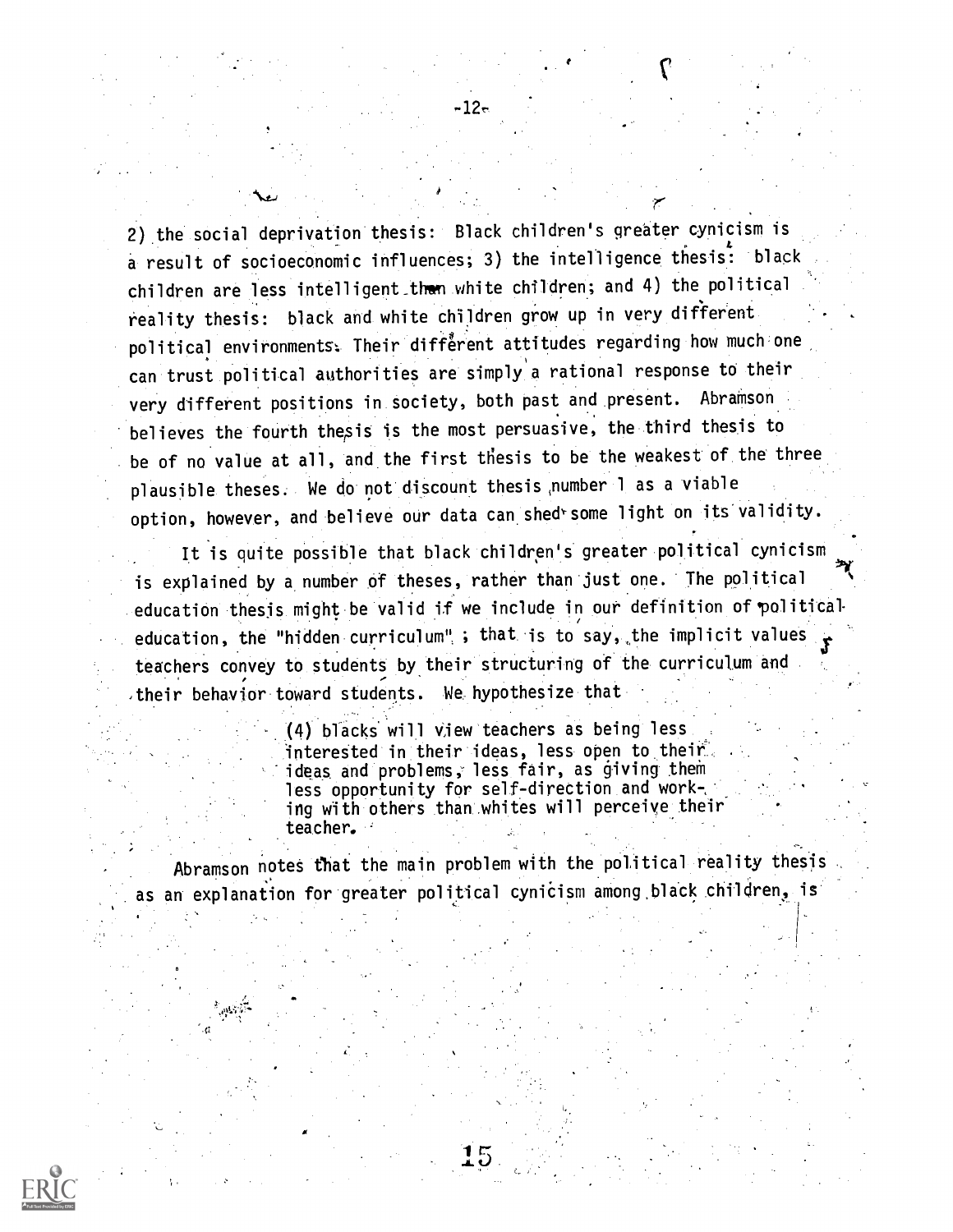that children, unlike adults, have little opportunity to engage in reality testing with their political environment, nor do they have much political knowledge. Thus he concludes that even if we accept as factual that blacks are deprived of political power and have reason to distrust political leaders, we cannot assume that black children know these facts. The research on the degree to which the political attitudes of black a  $u$  is are thansmitted to black childrencis contradictory. Dennis (1969) found black children no more likely than white children to share their parent's evaluations of the trustworthiness of government officials. Niemi's (1972) analysis shows blacks to be more likely than whites to share their parents' level of political cynicism. We suggest it is possible that the contradictory findings may be a function of the median socioeconomic class of each sample. It seems reasonable to us that the usual positive relationship between class and political trust might work in the opposite way for black children if the political reality thesis is correct. This is because black children of higher class may have higher self-esteem, but they would also have greater political knowledge and historical knowledge of the way that blacks have been treated in this country.<sup>3</sup>  $3 \sim 3$ In addition, they are more likely to  $\qquad \backslash \qquad ,$ have parents who communicate this to them. Therefore, we hypothesize that

> (5) black children of higher social class will be more cynical than black children of lower social class.

Parents are another authority whose behavior toward their children might affect their childrens' political cynicism.. If parents show support of and concern for their child's school work (which includes) reading to them when they were younger), this may indirectly affect political cynicism by affecting self-esteem, and/or directly affect political cynicism because the child may generalize from the concern and support of parental authority and assume that political authorities are also concerned and supportive. Hence, we hypothesize that

> (6) parents\_mho show more support of and concern for their child's,school work will have children with less political cynicism than those parents who are less suportive of

> > 16



 $-13-$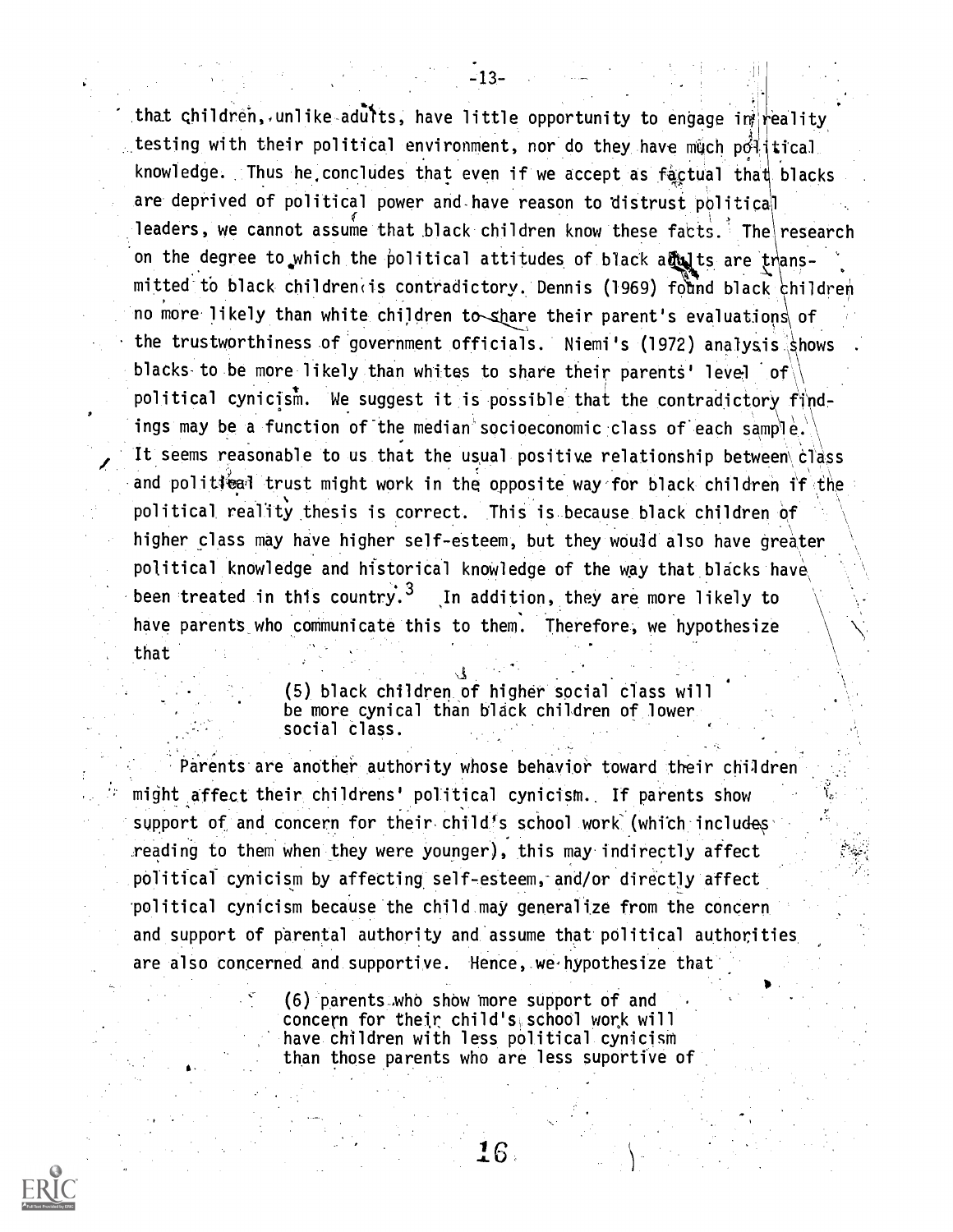### their child's school work.

We add one caveat, however. If the validity of the political reality thesis as an explanation for black children's political cynicism depem on adults conveying to black children information on their lower status, and in society, than it would not be unreasonable to assume that black children who are close to,their parents and receive encouragement to do well in school, are also receiving, information about the nature of white society. if the information is accurate, it should be largely negative. Hence, we hypothesize that  $\cdot$ 

-14-

(7) black childrea whose parents are supportive of their school work will be more politically cynical than black children whose parents are Less. supportive of their school work.

,  $\sim$   $\sim$   $\sim$   $\sim$   $\sim$ 

### FINDINGS

Table 1 shows the average perception of teacher behavior toward students broken down by race and sex. These data indicate two important principles. First, girls see their teacher as being more open to their ideas and problems, more interested in their ideas, fairer to them, and as giving them more opportunity for self-directed work and to work with others then boys do. All of these differences are statically significant. Second, and more important for this paper, black students see their teacher as being less open to their ideas and problems, less interested in their ideas, and less fair than whites do. The first and last perceptions are statistically Significant. There is no significant' difference between blacks and whites in'terms of whether they perceive, their teacher. as giving them the opportunity for self-direction and to work with others.

These data, suggest there is some validity to the political education thesis that Abramson (1977)rejects. That is to say, black and white children see themselves'as being taught in a different manner: blacks with'less teacher openness to their ideas and problems, and less fairness than whites. This is what we call the "hidden curriculum." These data also support our fourth hypothesis that black students will perceive teachers as, treating them in a less "democratic" way than whites will. a

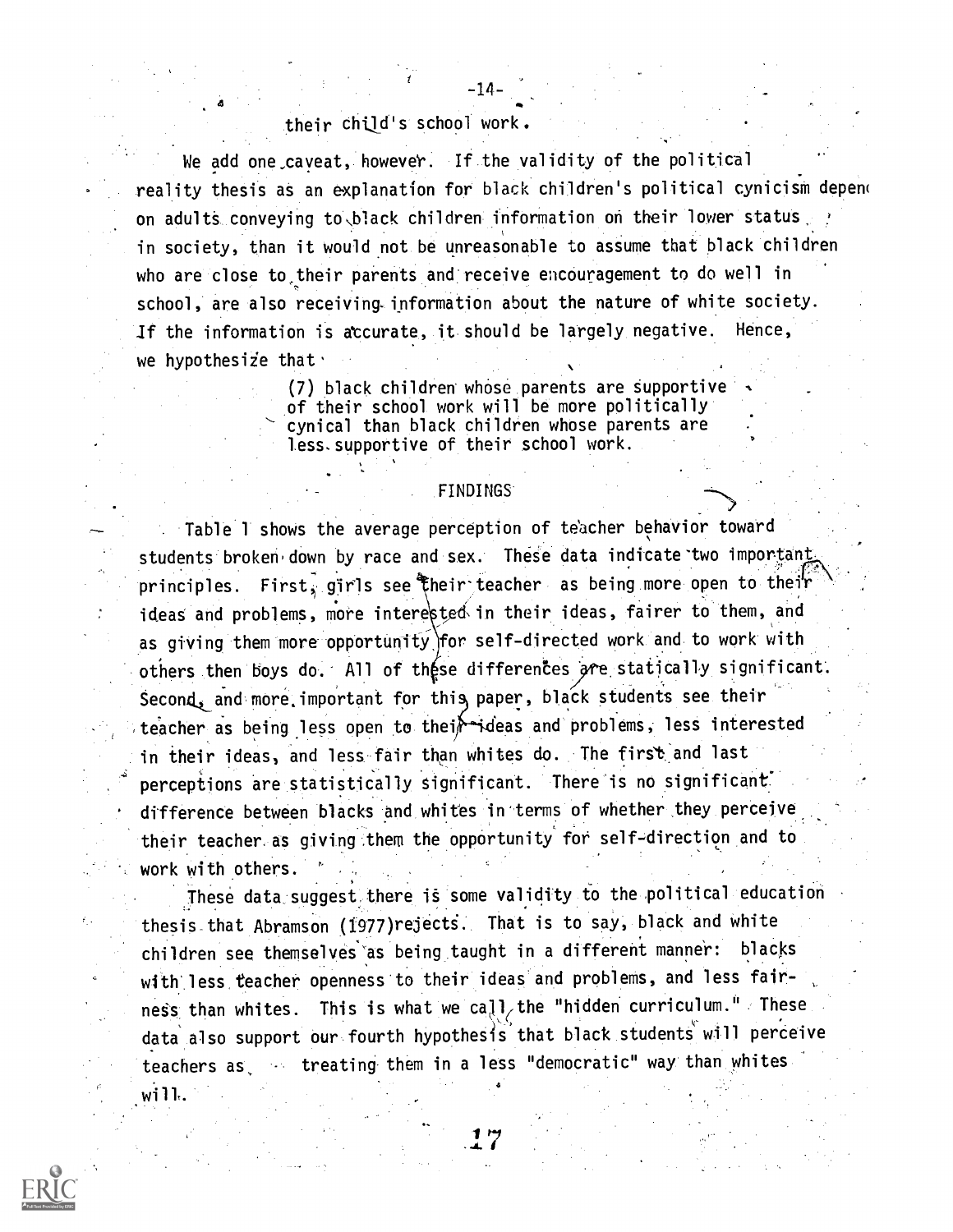Table 2 shows the average cynicism of the students in our sample broken down by sex and race. These-data indicate no difference between boys and girls which is not surprising since there is no literature to support such a difference. More importantly, our third hypothesis can. be accepted: Black children are significantly more cynical than white children.

Table 3 shows the zero order correlations between political cynicism and teacher behavior towards students' for the entire sample, for boys and girls, and for blacks and whites. These data indicate that, before Controll ing for other factors, all students have a reduction in cynicism when their teacher treats them fairly and "democratically." When we break this down into groups of boys and girls, blacks and whites, we see that the same negative relationship exists between each group and each teacher behavior variable. The teacher behavior variable which produces the greatest reduction in political cynicism is teacher fairness, followed by openness, to student's ideas and problems, and interest in a student's ideas. The least important variables are the opportunity for self-direction and working with others.

These data also indicate that girls experience a greater reduction in cynicism than boys when their teacher treats them fairly and "democratically." In addition, whites have a greater reduction in political cynicism than blacks when teachers treat them fairly and "democratically," although both races are influenced. .This suggests that black political cynicism, because it is more rooted in political reality than white political cynicism, is less amenable to change by a peripheral authority.

Table 4 is a breakdown of political cynicisri by parents' education, student's sex, and student's race. It shows that the influence on class is exactly the opposite for whites as it is for blacks. Blacks are more cynical at the highest parental educational level and at the lowest (partially confirming hypothesis 5); whites show a positive linear relationship. In addition, at each parental educational level, there is  $\hat{\mathbb{a}}$  race difference in terms, of which sex is more cynical. For blacks, females are more gynical except at the highest educational level. For whites, males are always more cynical than

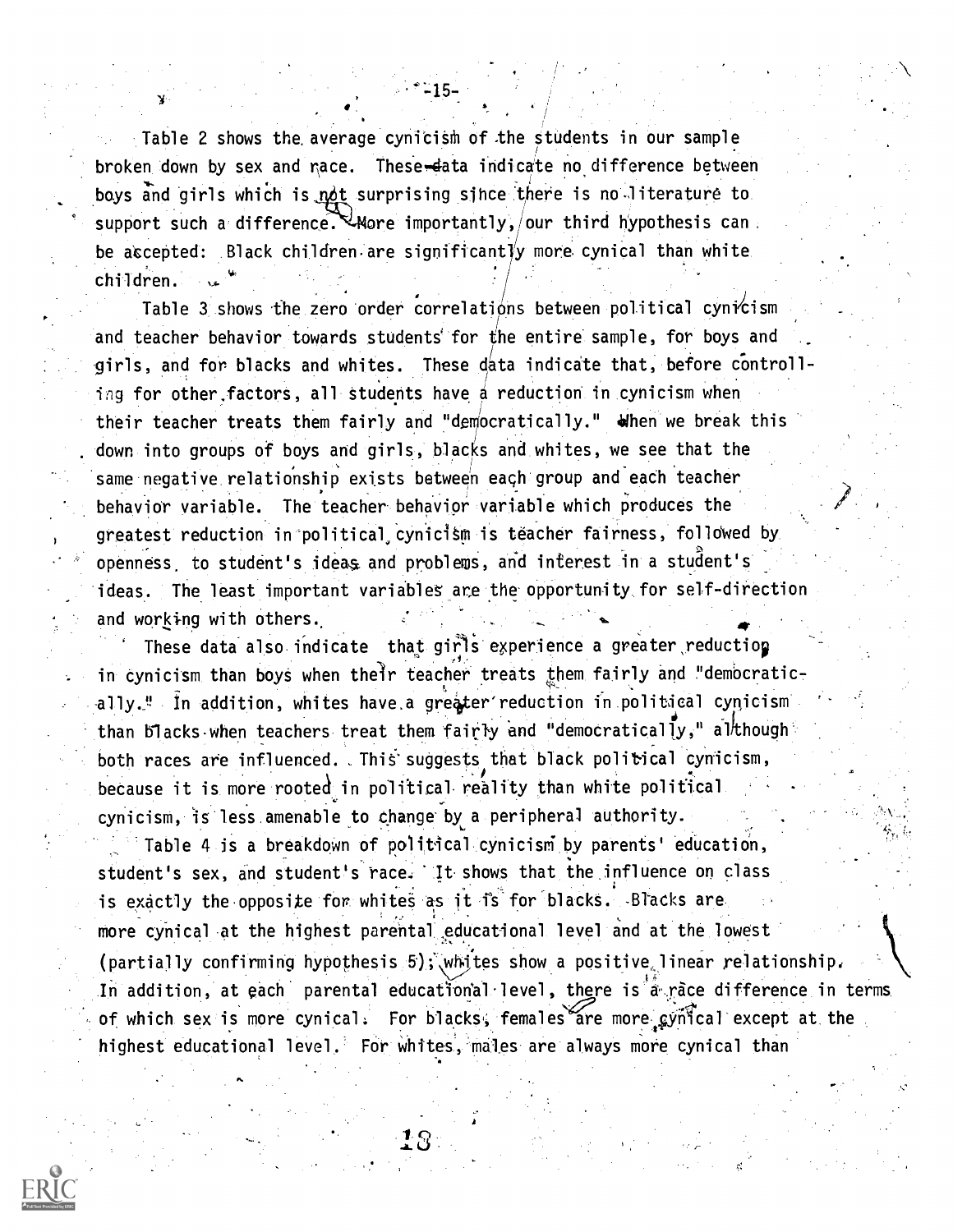females at every parental educational level.

Table 5 shows three complete equations: the first for the entire  $\qquad ,$ . sample, the second for blacks, and the third for whites.  $\mathcal{L}$  for each group, the first column contains the unstandardized partial correlation coefficient (b) for the equation, with the standard error of the b coefficient in parentheses. If the standard error is'larger than the b coefficient than we cannot have any  $\phi$ onfidence in the direction of the sign of the coefficient. The second column, for each group contains the standardized regression coefficient (Beta) which represents the standard deviation of  $\cdot$  ' the independent variable divided by the standard deviation of the dependent ' varible, multiplied by the unstandardized b coefficient. Those coefficients which have one star are significant at .01 or better using the F ratio, and those with two stars are significant at .05 or better.

The equation for the entire sample indicates that blacks are more politically cynical than whites and the higher a student's parents' , educational level,, the. less politically cynical they. are (confirming hypothesis  $\hat{z}$ ). The interaction effect between parents' education and black race  $\chi$  a dummy variable) shows no relationship for blacks because as we saw in Table 4, it is a curvilinear relationship. Hence the main.effect: parental educational level (with a negative influence on political cynicism) applies only to  $\mathbb{R}^2$ whites. This is also true of parental support of, and concern for, school work. The main effect variable indicates that for whites parental support  $\mathbb{R}^{\mathbb{C}\times\mathbb{C}}$ for school work reduces political cynicism, while the interaction effect between parental support and'black race 'indicates that for blacks, parental support has no effect. Only two of the teacher behavior variables significantly reduce political cynicism in students: the teacher's openness to student ideas and problems, and a teacher's fairness. This

equation then supports all of the hypotheses suggested above, and it explains 13 percent of the variance in political cynicism.

The next two equations are for blacks and whites separately. They confirm the student background relationships shown in Table 3.

19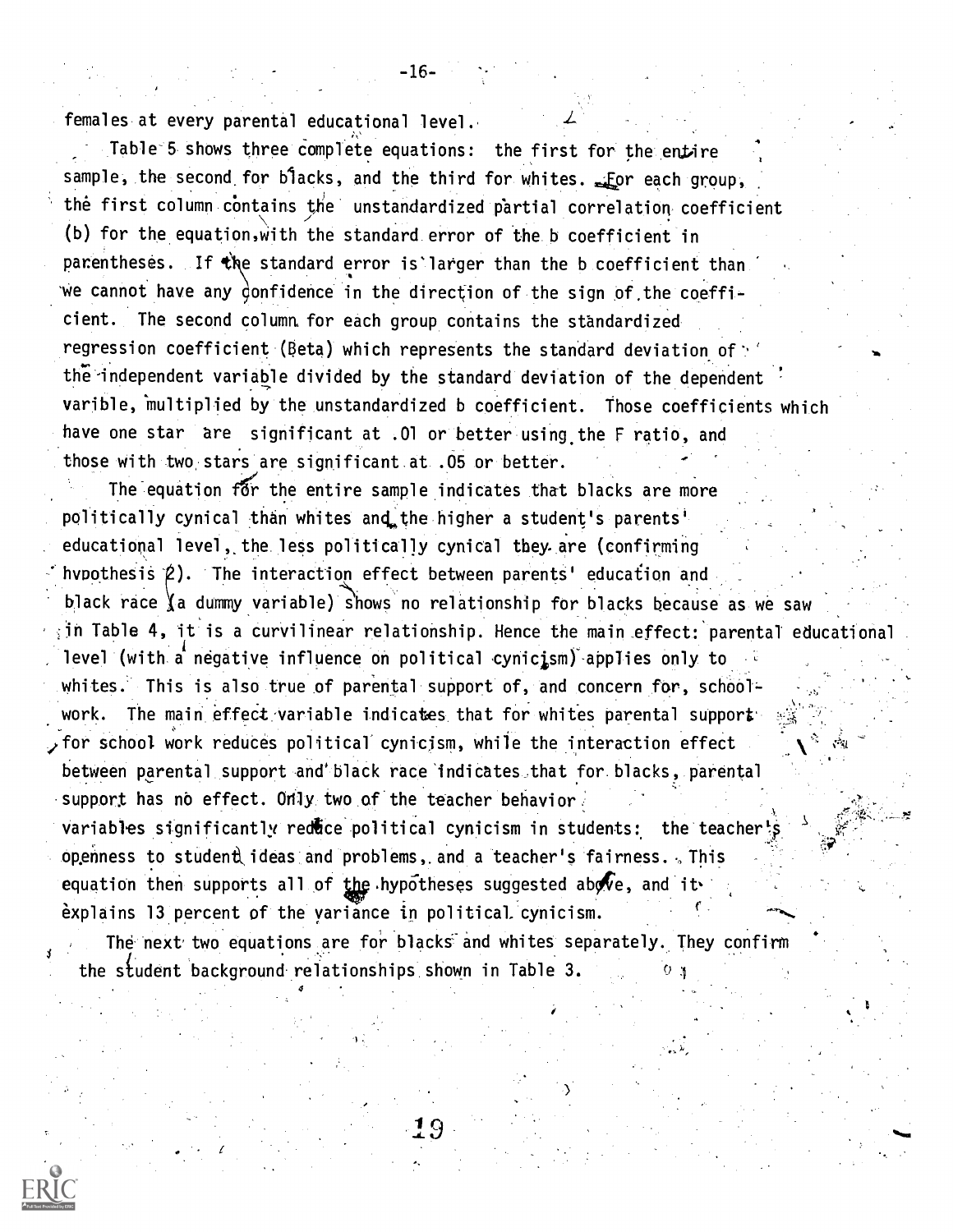equation for both parental education and paren and parental support for school and  $\sim$ work.

-17-

The teacher behavior variables which-reduced cynicism for the entire sample remain statistically significant for whites. For blacks, however, the only teacher behavior variable which-is significant is a tgacher's fairness. The black equation only explains 4 percent of the variance in black political cynicism whereas the white equation explains 14 percent ) of the variance in white political cynicism.

### Summary and Conclusion

The research data presented in this paper supports the seven hypotheses outlined at the beginning. Black children are more cynical than white children. They also perceive themselves as being treated less fairly and less "democratically" than whites do. Thus we find support for Abramson's (1977) political education thesis. We also find that teachers who treat their students in a fair and "democratic" manner will reduce their political cynicism. The effect is stronger for whites than for blacks, but it does exist for blacks.

We also find that blacks and whites have opposite patterns with regard to the relationship between their background variables and political  $\sim$  cynicism. There is a curvilinear relationship between a black student's parents' educational level and their political cynicism. For whites, it is positive linear  $-$ relationship. This suggests the  $\frac{1}{2}$ olitical rea)ity thesis Abramson (1977) offers is halso at least partially correct. That thesis was predicated on the assumption that black children had knowledge of the political reality of the being black in. this country. The research indicates that the political knowledge of children is greater, the higher their social class. Thus black children are more cynical at low levels of social class because they are more likely to be treated less well than other students. They have high levels of cynicism when they are of high social class because they are more likely to be aware of the low status of blacks in our society. greater if they are close to their child and concerned with his or her schoolwork. The contraction of  $\mathcal{L}$  is the contraction of  $\mathcal{L}$ 

 $20\,$ 

4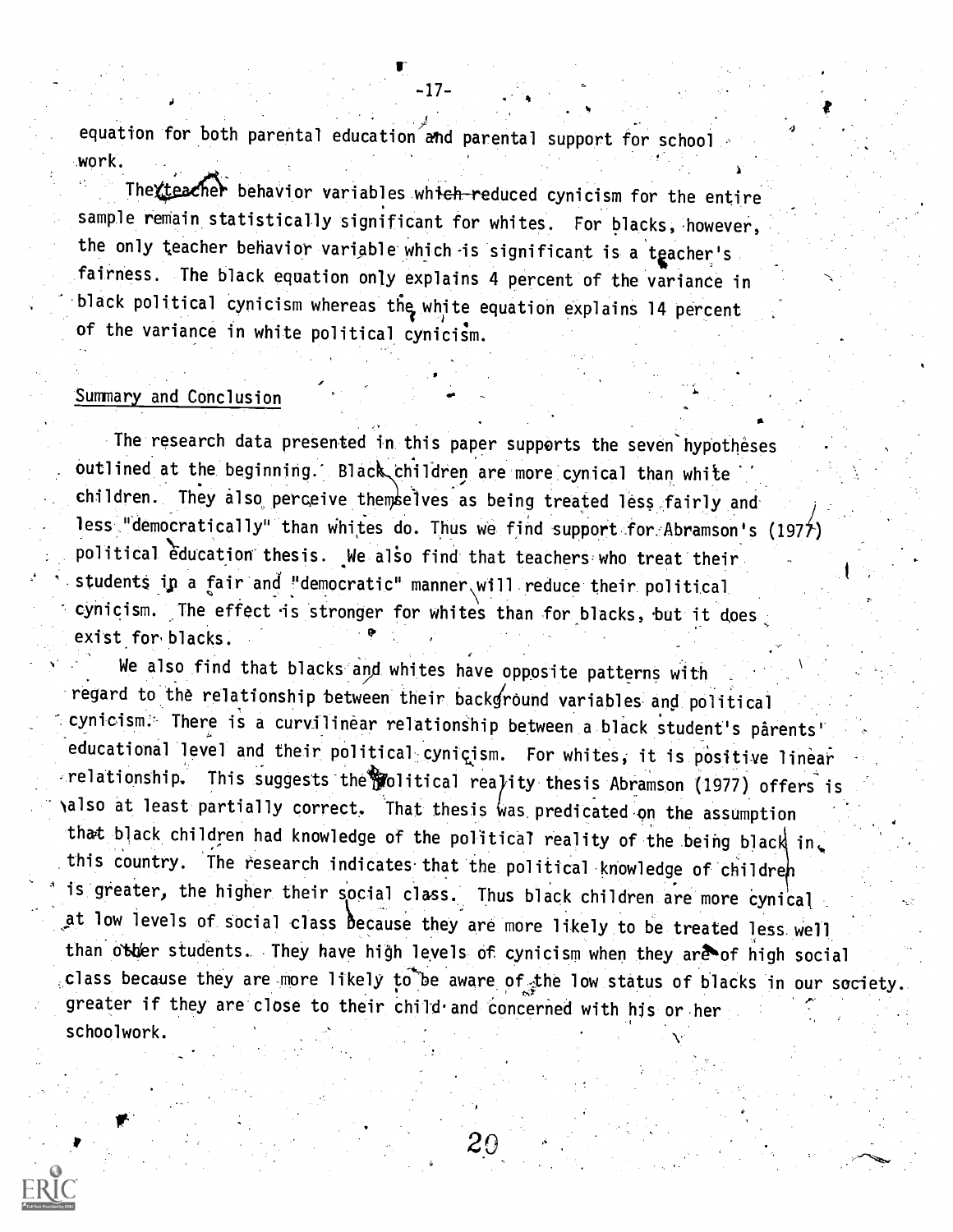# Table 1

Mean Perception of Teacher Behavior

Toward Student by Sex and Race

|                                 | <b>Race</b>                       | <u>`Sex</u> |                                |               |             |
|---------------------------------|-----------------------------------|-------------|--------------------------------|---------------|-------------|
|                                 | <b>Blacks</b>                     | Whites      |                                | <u> Girls</u> | <u>Boys</u> |
|                                 |                                   |             |                                |               |             |
| Openness to Students            | $-2.45***$ 22.6                   | 23.7        | $-2.03**$ 23.8                 |               | 23.0        |
|                                 |                                   |             |                                |               |             |
| Interested in Student Ideas     | $-1.69 - 13.7 = 14.1 - 3.52$ 14.3 |             |                                |               | 13.7        |
|                                 |                                   |             |                                |               |             |
| Fairness                        | $-6.61*$ 20.8 23.3 $-3.38*$ 23.3  |             |                                |               | 22.2        |
|                                 |                                   |             |                                |               |             |
| Opportunity to Work with Others | 13.1<br>1.05                      |             | $12.8 - 2.86* 13.8$            |               | 12.7        |
| Opportunity for Self-Direction  | 12.8<br>$-0.51$                   |             | $12.9$ $-2.11**$ $13.1$ $12.7$ |               |             |

 $-35-$ 

\* t-test significant at .01 or better. \*\* t-test significant at .05 or better.



 $\mathbf{r}$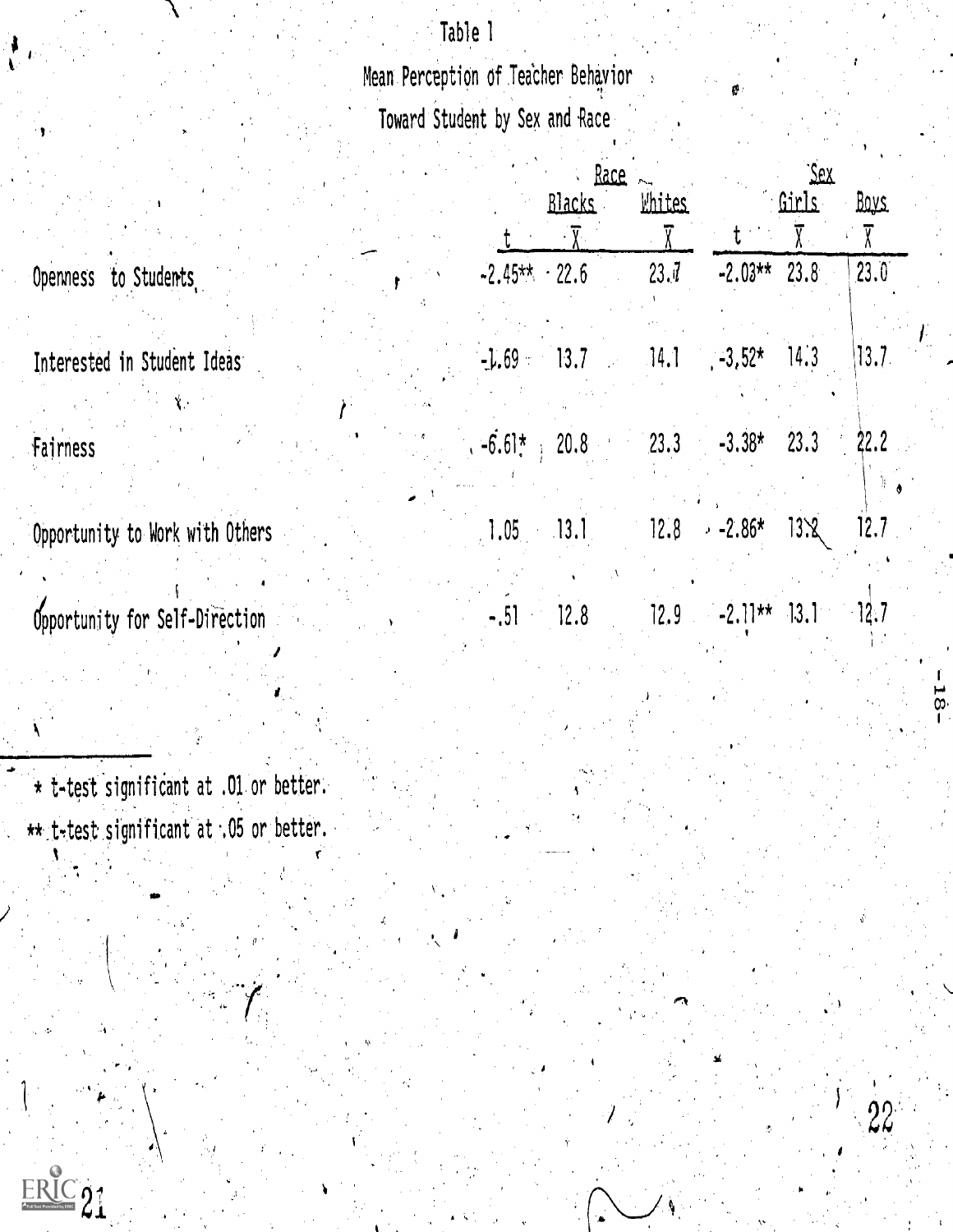## Table 2 , , Mean Cynicism by Sex, Race

TO

 $25 - 9 -$ 

 $24$ 





A

 $\sqrt{x}$ 

 $\mathbb{R}^3$ 

T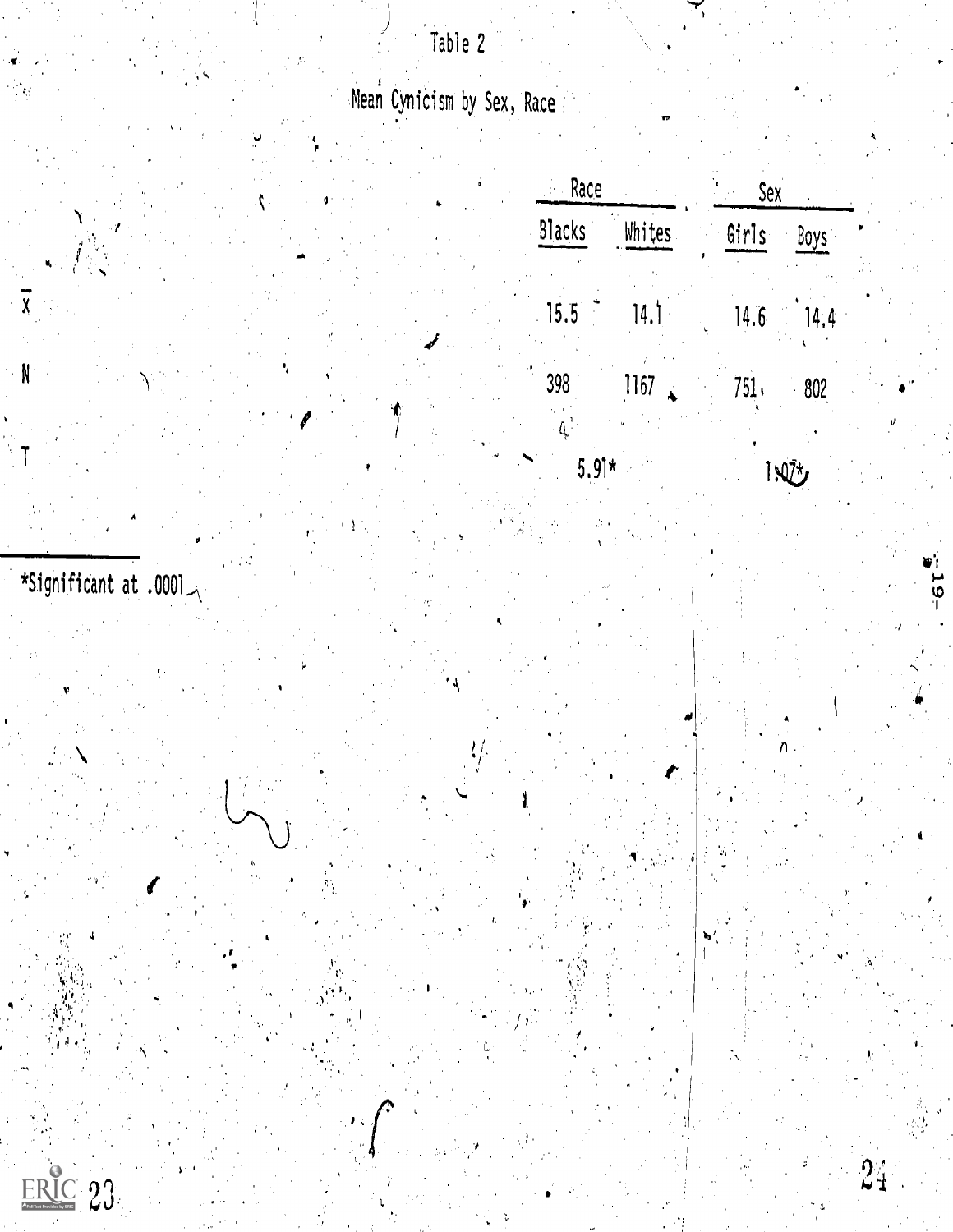# Table 3

Zero Order Correlations Between Cynicism and Teacher Behavior Toward Students

|                                 | Cynicism                                                             |  |  |  |  |  |  |
|---------------------------------|----------------------------------------------------------------------|--|--|--|--|--|--|
|                                 | A11<br>Boys<br>Girls<br>Blacks<br><b>Whites</b>                      |  |  |  |  |  |  |
| Openness to/Students            | $-.28$ $-.24$ $-.31$<br>$\bullet$ $-17$ .<br>$-.29$                  |  |  |  |  |  |  |
| Interested in Student Ideas     | $-.23 -$<br>$-18 - 28$<br>$-15$ , $-25$                              |  |  |  |  |  |  |
| Fairness                        | $-.30.6$<br>$\cdot$ -.24 - .37<br>$-19$<br>$-31$                     |  |  |  |  |  |  |
| Opportunity to Work With Others | $[-11.74, 19.5]$<br>$-.15$<br>$-10$ $-17$                            |  |  |  |  |  |  |
| Opportunity for Self-Direction  | $\sim$ -719 $^{-1}$ .<br>$-16$<br>$-.23$<br>$\sim 10^{11}$<br>$-.21$ |  |  |  |  |  |  |

 $25$ 

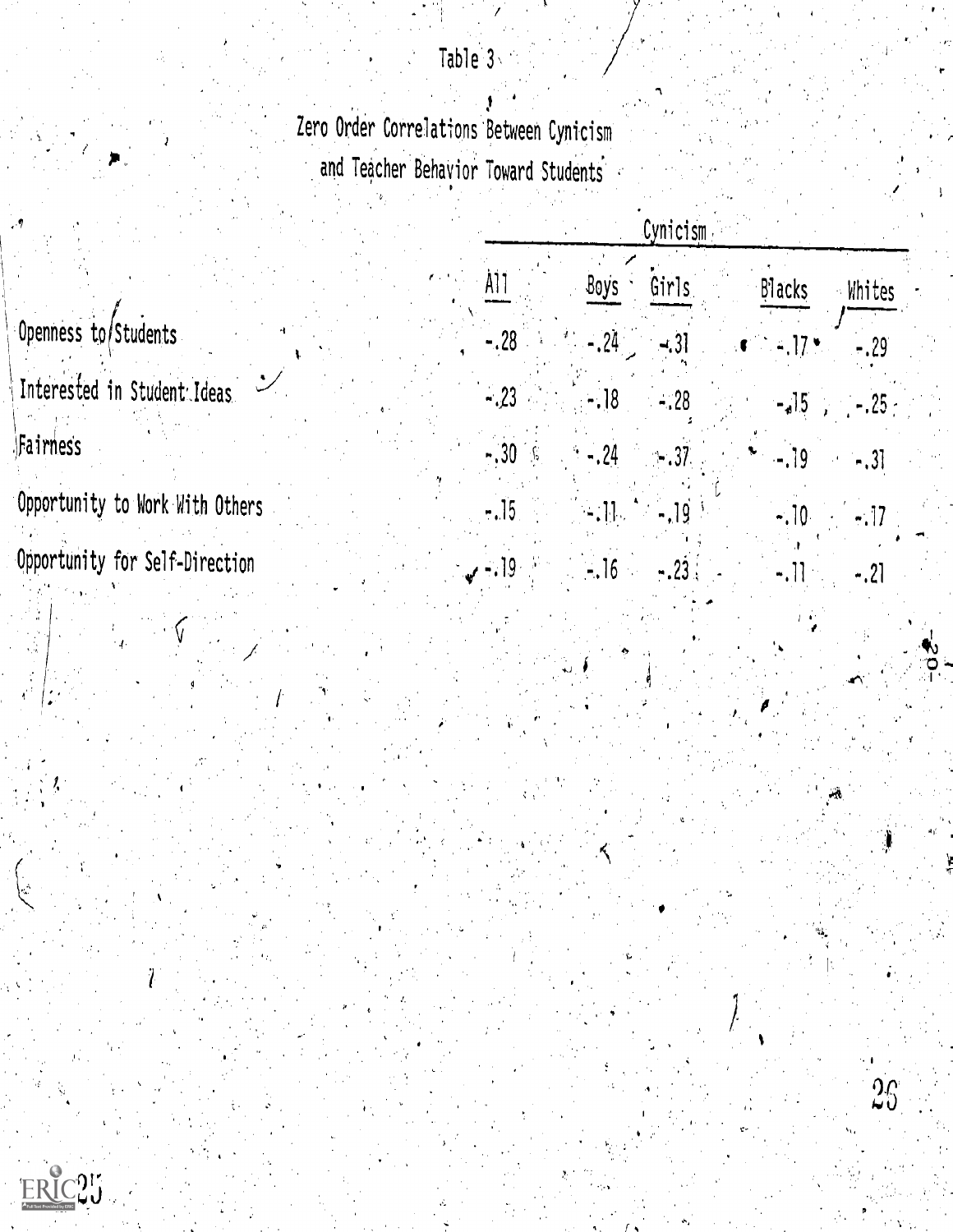# Table 4'

# Cynicism by Parents' Education, Race and Sex

11 - Jan Jawa

 $23$ 

 $-12-$ 

| Parents Education                          | Low                                                                           |                                         | Medium |        |          |      | High       |        |  |
|--------------------------------------------|-------------------------------------------------------------------------------|-----------------------------------------|--------|--------|----------|------|------------|--------|--|
| $^2$ Sex $^{-1}$<br>Male                   | Female                                                                        | Male                                    |        | Female |          | Male |            | Female |  |
| Race                                       | White Black White Black White Black White Black White Black White Black White |                                         |        |        |          |      |            |        |  |
| $\sim \overline{\mathbf{Y}}$ .<br>$15.1 -$ | $15.6$ $14.9$ $15.8$ $1$                                                      | 14.5 15.0 14.0 15.3 13.5 16.1 13:3 15.6 |        |        |          |      |            |        |  |
| $-155$ , $-77$<br>$\mathbb{N}$ .           | $141$ 54                                                                      | $\frac{1}{237}$ 86                      |        |        | $216$ 82 | 209  | $\sim$ 38. | - 201  |  |

ERICI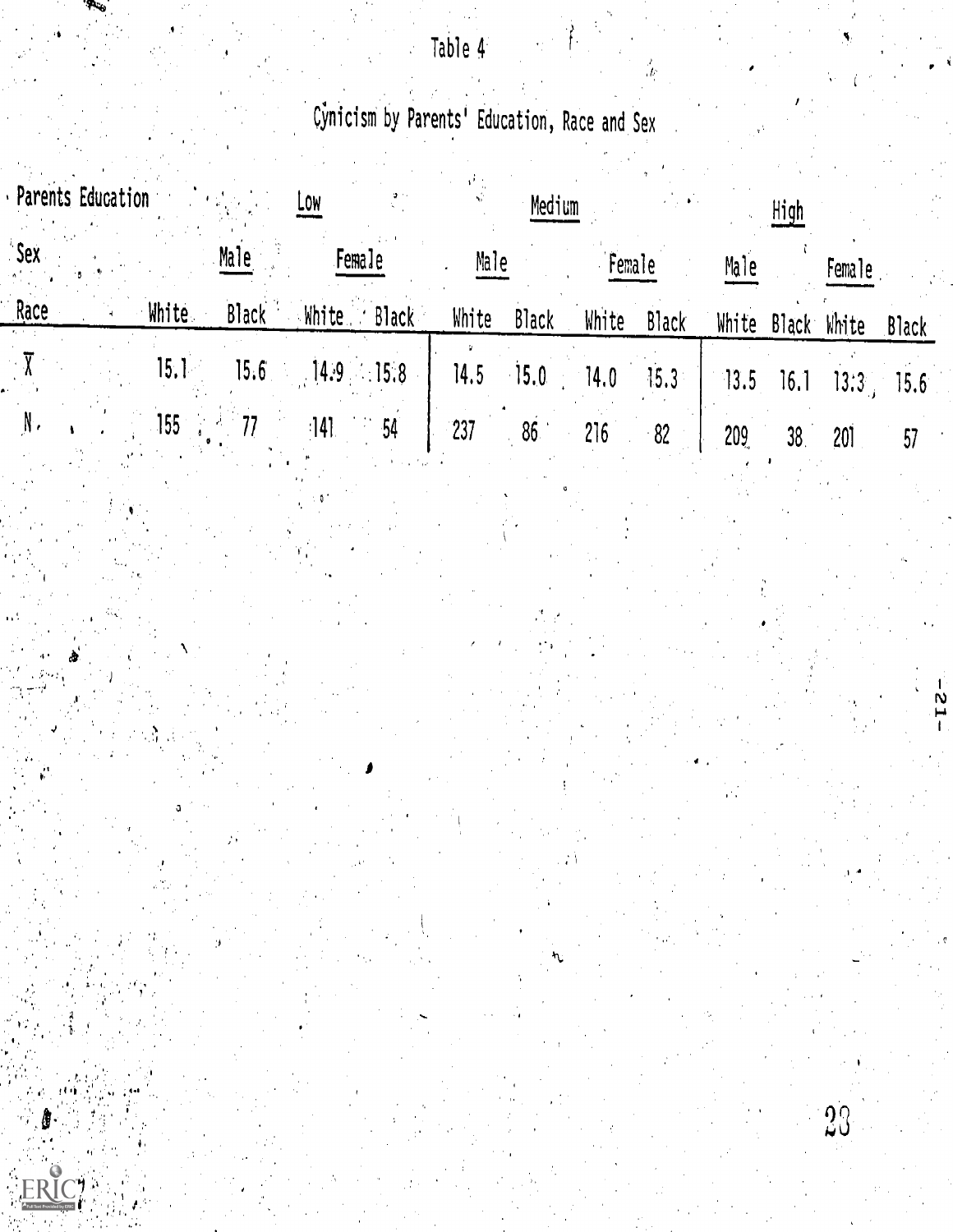# Table 5. The Influence of Teacher Behavior on a

Student's Political Cynicism

|                                  |                              | AII             |                                          | Blacks              |                    | Whites   |  |
|----------------------------------|------------------------------|-----------------|------------------------------------------|---------------------|--------------------|----------|--|
| Student Background Variables     | D,                           | <b>Beta</b>     | D                                        | <b>Beta</b>         | $\overline{p}$     | Beta     |  |
| Male Sex.                        | .003<br>(.198)               | .0              | $-.055$<br>(.393)                        | $-.01$              | $-.329$<br>(.231)  | .0.      |  |
| <b>Black Race</b>                | $-2.32$<br>(1.08)            | $-.26*$         |                                          |                     |                    |          |  |
| Parénts' Education               | $-.337$<br>(.068)            | $-.15*$         | $-.007$<br>(.112)                        | $\langle 0 \rangle$ | $-.343$<br>(.068)  | $-15*$   |  |
| Parents' Education x Black Race. | .323<br>(.132)               | $.22*$          |                                          |                     |                    |          |  |
| Parental Support of School Work  | -.039<br>(.023)              | $-.05*$         | .011<br>(.038)                           | .02                 | $-.038$<br>(.023)  | $-.05**$ |  |
| Parental Support x Black Race    | .058<br>(.042)               | $.14**$         |                                          |                     |                    |          |  |
| $r^2$                            | .06 <sub>1</sub>             |                 | .00                                      |                     | .05                |          |  |
| Teacher Behavior Variables       |                              |                 |                                          |                     |                    |          |  |
| Openness to Students             | $-.071$<br>(.029)            | $-13*$          | $-.034$<br>(.054)                        | $-.07$              | $-.078.$<br>(.035) | $-.15*$  |  |
| Interested in Student Ideas      | $-.025'$<br>$\langle$ (.043) | $-0.02$         | $-.038$<br>(.081)                        | - 04                | $-.014$<br>(.051)  | $-.01$   |  |
| Opportunity for Self-Direction   | .034<br>(.052)               | 03 <sup>1</sup> | .034<br>$(.101)_{\scriptscriptstyle{I}}$ | .03                 | ,033 ∗.<br>(.060)  | .03      |  |
| Opportunity to Work with Others  | $-.010$<br>(.039)            | $-.01$          | $-.040$<br>(.078)                        | -.04                | $-:000$<br>(.045)  | 0        |  |
| Fairness to Students             | - 111<br>(.022)              | $-18*$          | $-.073$<br>(.043)                        | $-12**$             | $-129$<br>(.026)   | $-.21*$  |  |
| Constant                         | 21.456                       |                 | 18.20 <sub>1</sub>                       |                     | 21.80              |          |  |
| $r^2$                            | $\frac{13}{2}$               |                 | .04                                      |                     | , 14               |          |  |
| $\mathbb{N}$ .                   | 1593 <sup>.</sup>            |                 | 398                                      |                     | 1167               |          |  |

\* Significant F ratio at .01 or better,  $T$  significant  $T$  ratio at .05 or. better,  $T$  $\overline{\mathbf{u}}$  , and  $\overline{\mathbf{v}}$  , and  $\overline{\mathbf{v}}$ 

 $\mathcal{L}^{\text{max}}_{\text{max}}$ 

 $-22-$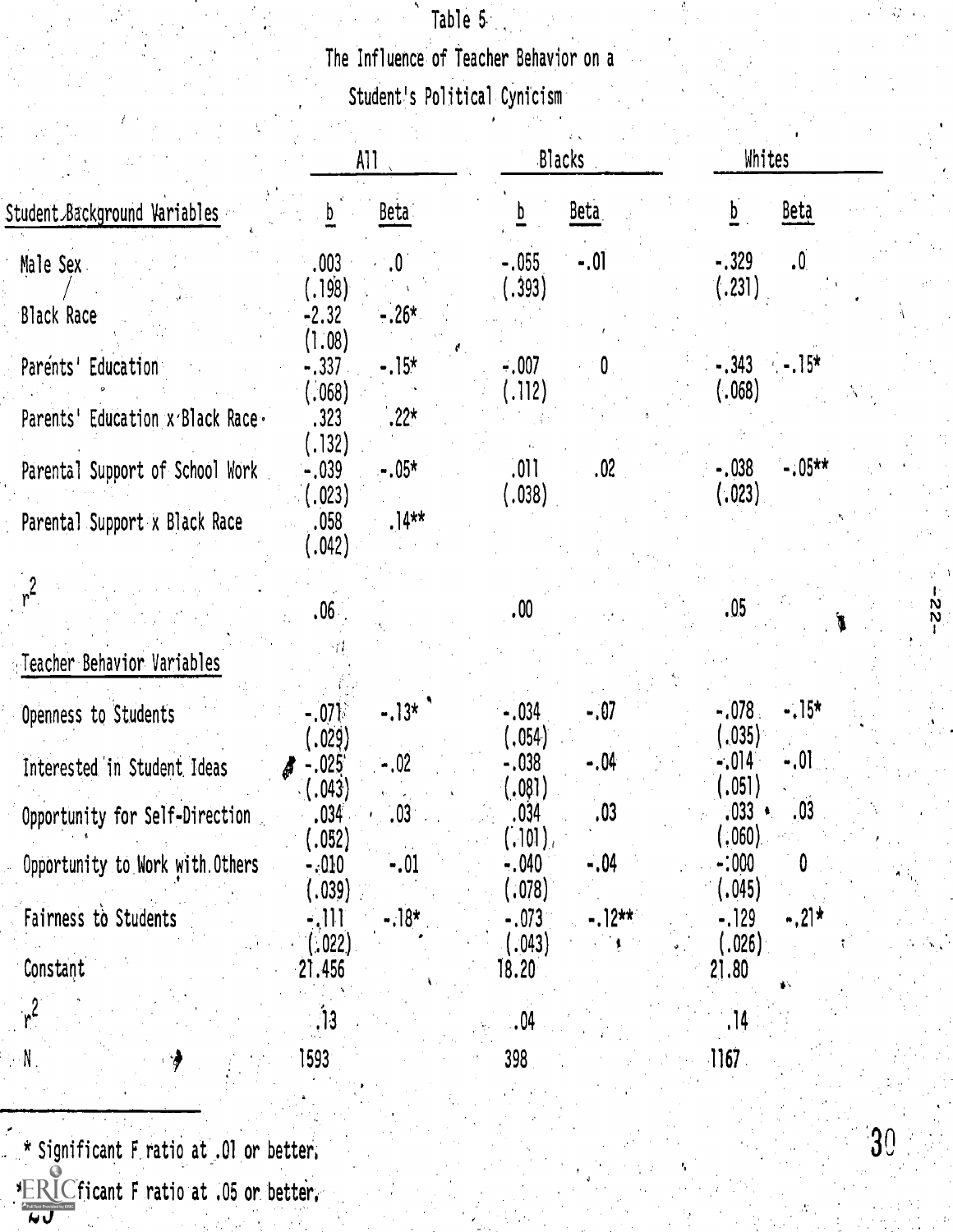### Footnotes

-23-

- 1. The reliability of this scale using Cronbachs' alpha coefficient is .53.
- 2. "Democratic" is interpreted here as showing interest in a student's ideas; being open,to a student's ideas and problems, giving them the opportunity to do self-directed work, and to work with others.
- 3. Ehman (1969) finds that suppartive environments and open discussions decrease cynicism in whites, but increase it in blacks. This may be a fuhction of what is discussed in the open discussions. If blacks are educated as to their political status, then it would be reasonable that they become more cynical.

 $31$ 

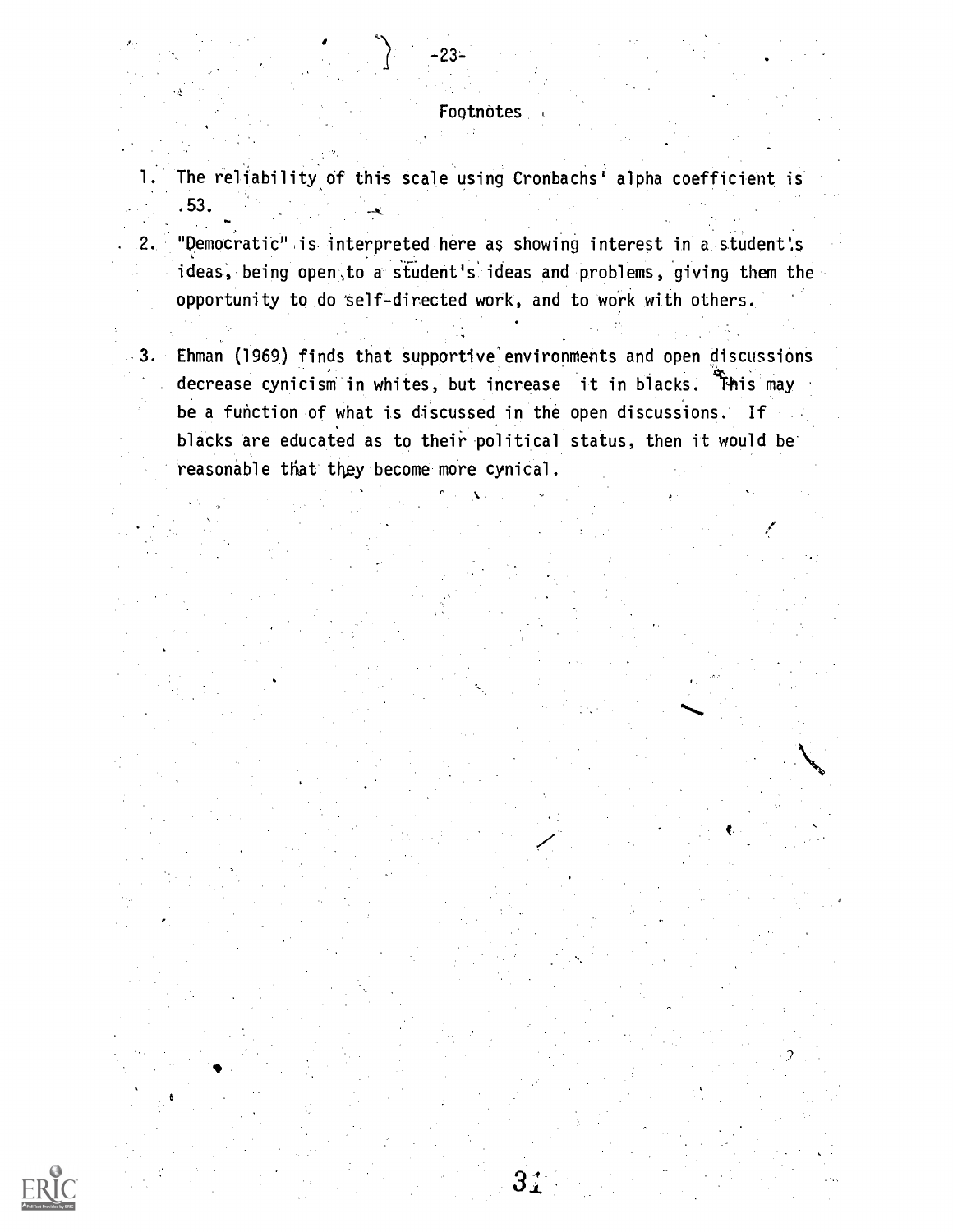## APPENDIX 1.

Student Attitude and Opinic Scales

## Teacher Interest in Student Ideas

1. Our teacher. respects our opinions and encourages us to express them.

""

- 2. Does your teacher let you express an opinion different from hers?
- 3. How often does your teacher let you explore your ideas and try out new ways of doing things?
	- 4. My teacher is interested in my ideas.
	- 5. My teacher gives me things to do that really make me think rather than. things just to copy or look at.

Reliability = .64 (Cronbach's alpha coefficient) (Code: Never=1, Always=5)

### Opportunity for Self Direction

- 1. How often does your teacher let you ask questions?
- 2. How often does your teacher let you explore your ideas and try out new ways of doing things?
- 3. How often does your teacher let you choose an assignment which is interesting to .you?
- How often do you have time during which you can move about in your classroom?
- 5. Does your teacher have you help each other in class?

Reliability = .56 (Cronbach's alpha coefficient) (Code: Never=1, Always=5)

2.Coding for this question was' reversed.32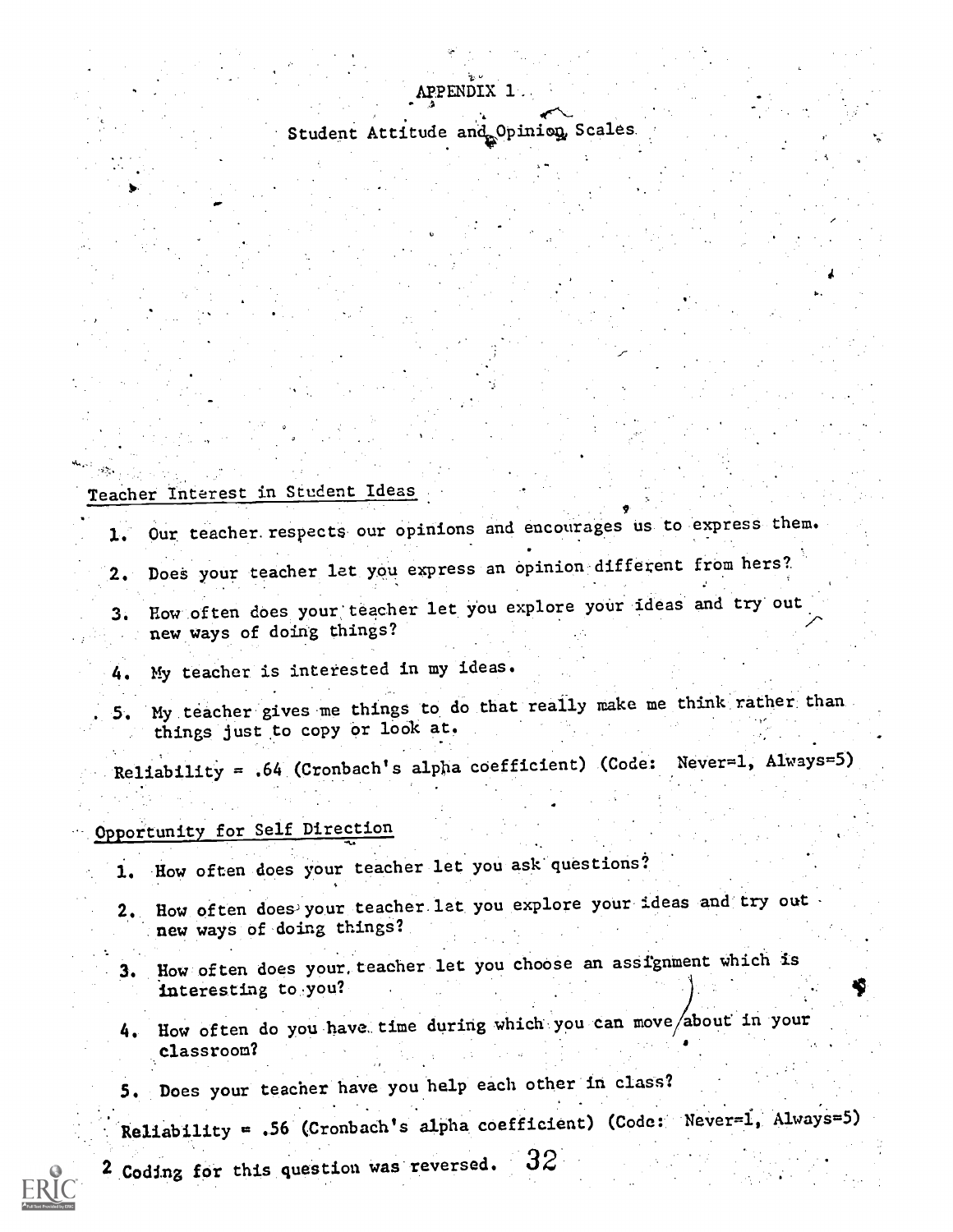### APPENDIX 1 (Continued)

-25-

### Teacher Fairness

- 1. Does your teacher try to settle things by hearing both sides?
- 2. Is your teacher fair to you in her enforcement of the school rules?
- 3. Do you understand the reasons for any punishment you may receive from your teacher?
- 4. My teacher always gives into the wishes of the same group.<sup>2</sup>
- 5. My teacher has "pets" or favorites who can get away with things that I cannot.<sup>2</sup>
- 6. Do your principal and teachers run this school in a way that is fair?
- 7. My teacher grades me fairly.
- 8. If I get a grade on an assignment or my report card that I think is not fair, I can talk with the teacher about it and she will listen .carefully.

Reliability = .70 (Cronbach's alpha coefficient) (Code: Never=1, Always=5)

### Teacher Openness

- I; Our teacher respects our opinions and encourages us to express them'.
- 2. How often does your teacher let you ask questions?.
- 3; Does your teacher let you express an opinion different from hers?
- 4. Row often does your teacher let You explore your ideas and try out new ways of doing thins?
- 5. When something at home or school upsets you, do you know that your teacher will listen to your problem and help, you?
- 6. How often do you get a chance to help decide what you will do in class?
- 7.' How often does your teacher let you choose an assignment which is interesting to you?

8. Does your teacher give you a chance to ask questions when you need help?

9. If I don't like something the teacher tells us to do, I can tell her my feelings and she won't be upset.

33

<sup>2</sup> Coding for this question was reversed.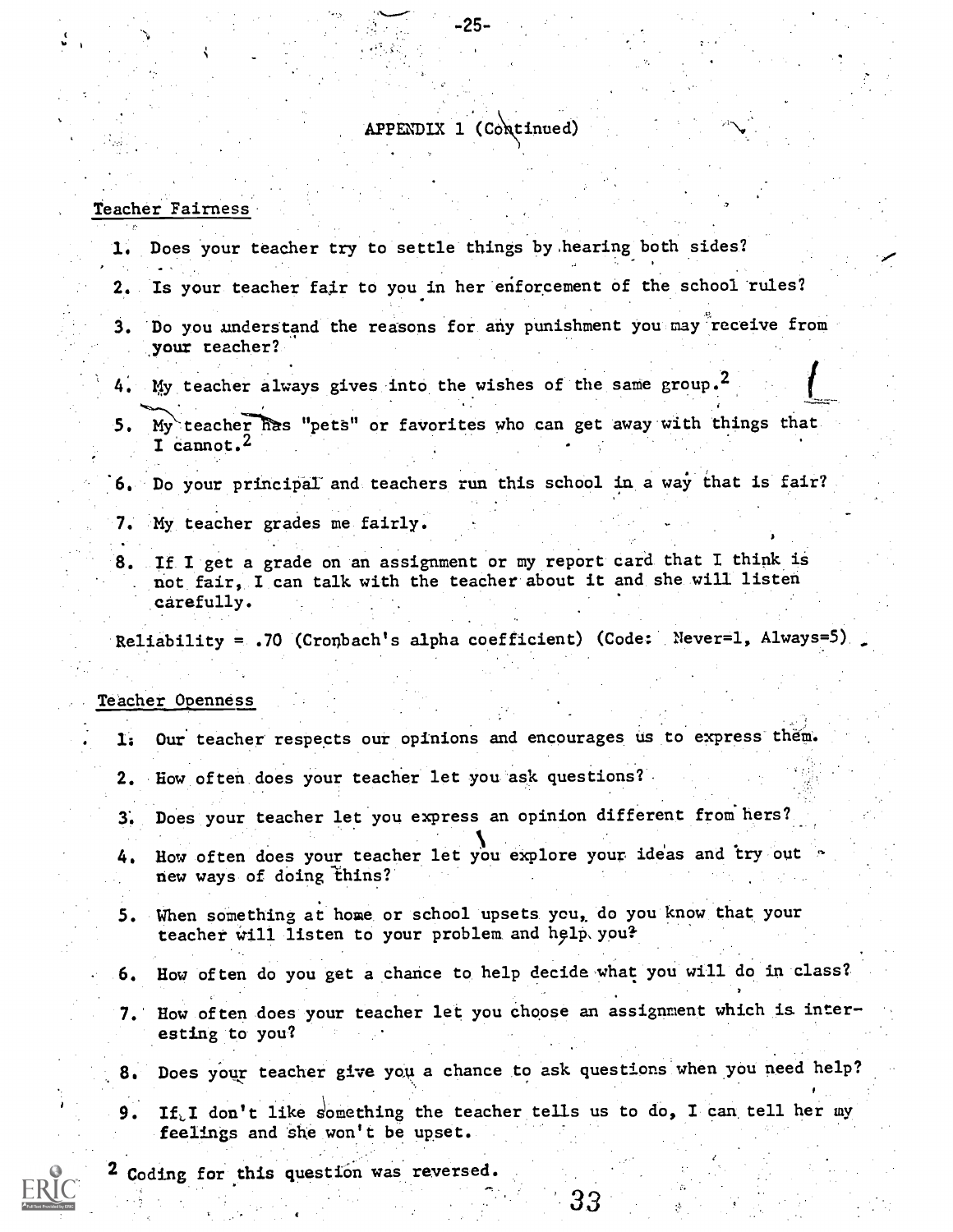### APPENDIX 1 (Continued)

10. If I get a grade on an assignment or my report card that I think is not fair, I can talk with, the teacher about it and she will listen Carefully.

= .74 (Cronbach's alpha coefficient) (Code: Never=1, Always=5)

## Opportunity to Work With Others

e .

 $\sim$ 

- 1. Are there times when your teacher lets you work in small groups?
- 2. HoW often do different students get to be class or group leaders?
- $\alpha$  is a set of  $\alpha$ 3. Does your teacher let you talk quietly in small groups?
	- 4. How often do you have time during which you can move about in your classroom?
	- 5. Does your teacher have you help each other in class?
	- $Reliability = .53$  (Cronbach's alpha coefficient) (Code: Never=1, Always=5)

34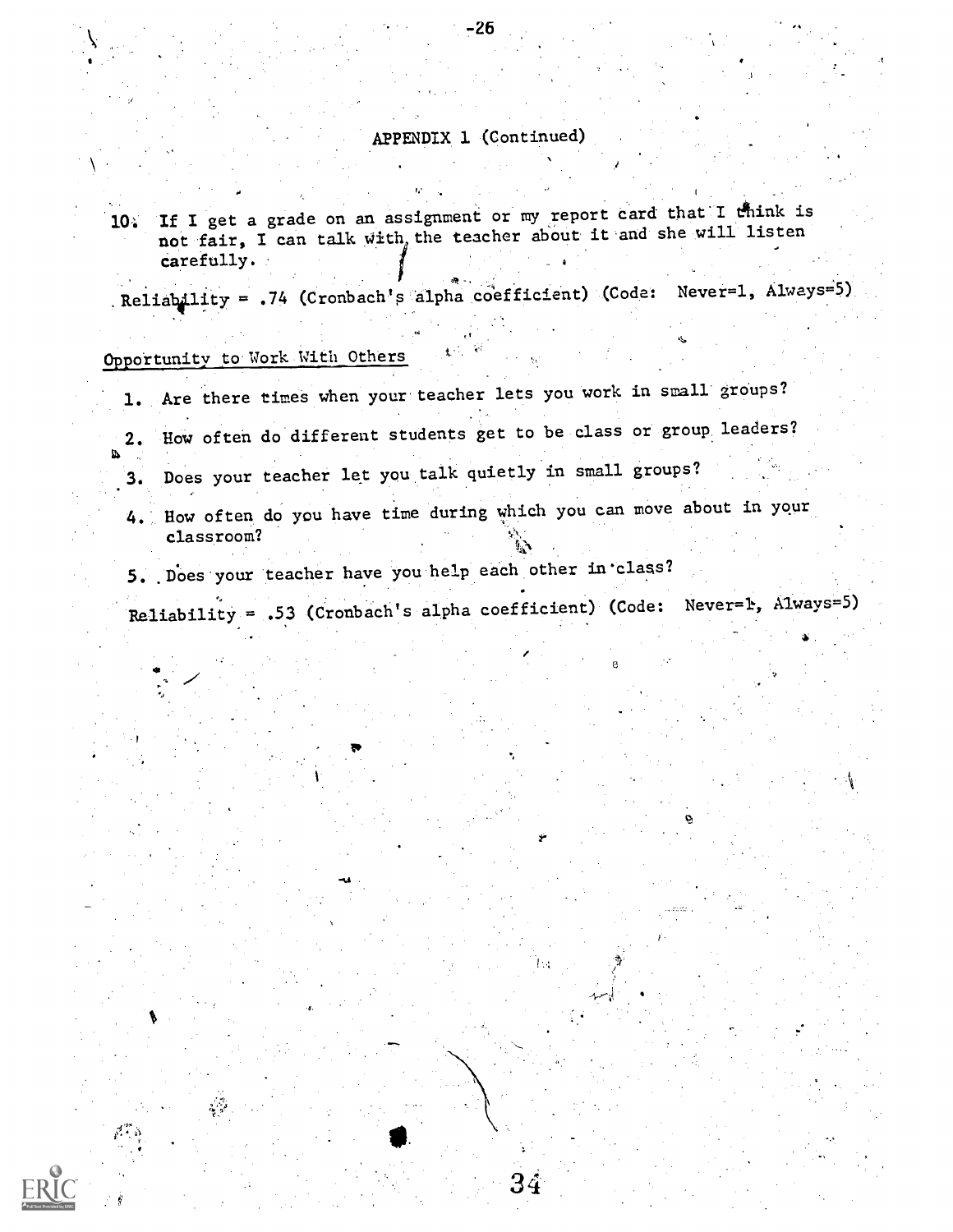Appendix 2 Correlation Matrix for. Teacher Behavior Variables

 $\lambda_4$ 

 $.71$ 

.49

 $,66$ 

 $.48$ 

Work Opportunity

 $\frac{1}{2}$ 

 $36<sup>°</sup>$ 

|                                     | Openness <b>According Services</b> | Interest |
|-------------------------------------|------------------------------------|----------|
|                                     |                                    |          |
| Openness to Students $(X_1)$        |                                    |          |
| Fairness $(X_2)$                    | .68.                               |          |
| Interested in Student Ideas $(X_3)$ | 79                                 |          |

 $.77$ 

Opportunity to Work with Others  $(x_4)$ .43 Opportunity for Self-Direction  $(X_5)$ 

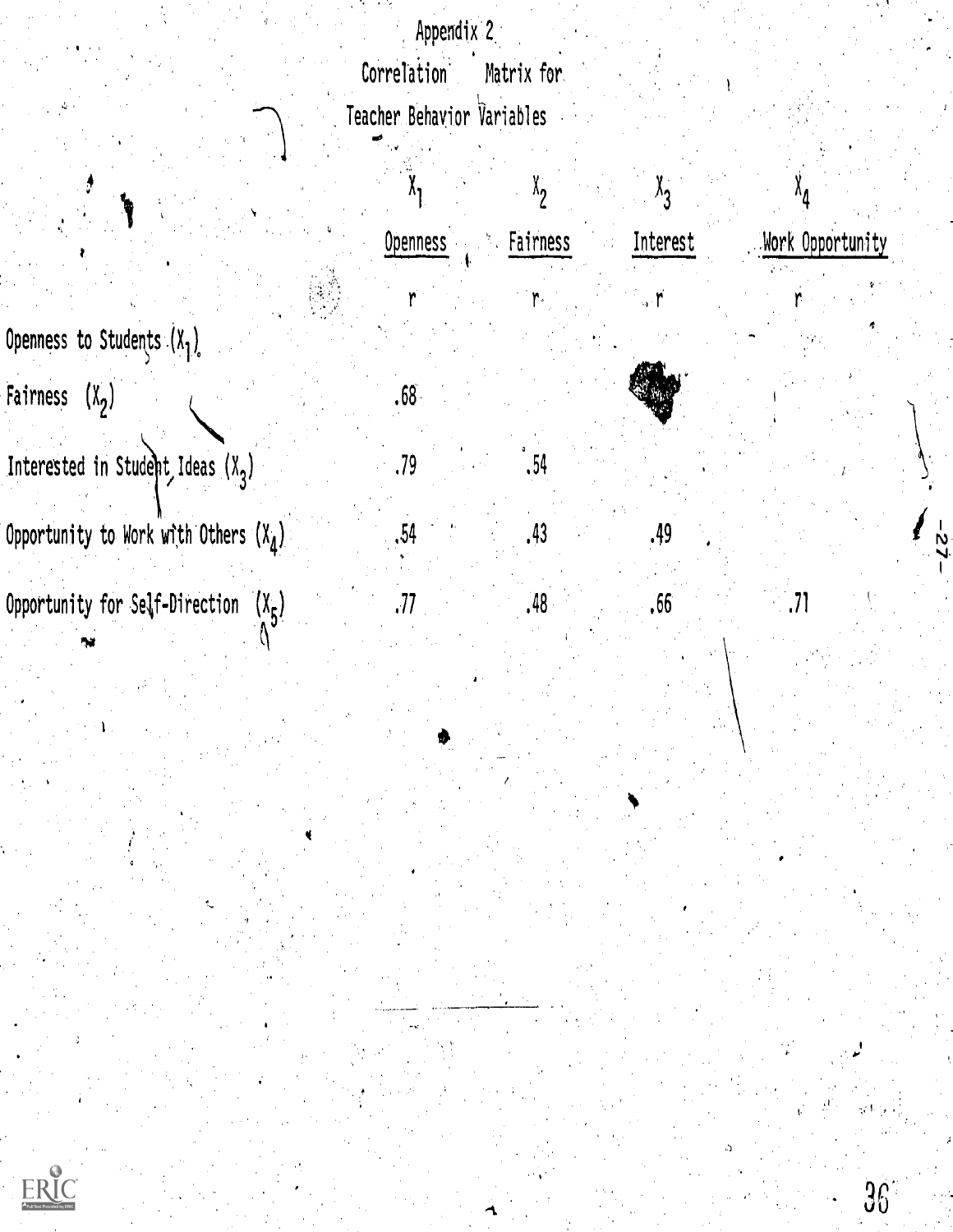# Appendix  $3 \leq 3$ Variable Means and Standard Deviations

|                                  |                                                        | A11                                  |              | <b>Blacks</b>        | Whites                      |  |
|----------------------------------|--------------------------------------------------------|--------------------------------------|--------------|----------------------|-----------------------------|--|
| Student Background Variables     | N                                                      | $\overline{\chi}$ .<br>S.D.          | $\mathbb{N}$ | $\bar{\chi}$<br>S.D. | $\bar{\chi}$<br>N<br>S.D.   |  |
| Sex <sup>a</sup>                 | 1610                                                   | .52 <sub>1</sub><br>.50 <sub>1</sub> | 403          | .51<br>.50           | .1182<br>. 52-<br>$\div$    |  |
| Race <sup>D</sup>                | 1598.                                                  | .26<br>.44                           | 408.         |                      | 1190                        |  |
| Parent's Education               | 1626                                                   | 6.2<br>$\ddot{ }$ 1.7                | 408          | $-5.8$ $\sim$<br>1.8 | 1190<br>$6.3 - 1.7$         |  |
| Parents' Support                 | 1540                                                   | 21.9<br>5.3 <sub>1</sub>             | 385          | $\sim$ 5.6<br>21.1   | 1127 22.1 $_{\kappa_i}$ 5.1 |  |
| Teacher Behavior Variables       |                                                        |                                      |              |                      |                             |  |
| Openness to Students             | 1510                                                   | $-23.4 - 7.4$                        | $374^\circ$  | 22.6                 | $7.1$ 1111 - 23.7 $-7.5$    |  |
| Interested in Student Ideas      | 1554                                                   | $.14.0 \div 3.8$                     | 389          | 13.7<br>.3.8         | $1139$ 14.1<br>3.8          |  |
| Fairness                         | $1499$ ,                                               | 22.7 <sub>1</sub><br>6.4             | 363          | 20.8<br>6.1          | 1111 23.3 6.3               |  |
| Opportunity to Work with Others. | $\overline{\phantom{1}}$ 1583 $\overline{\phantom{1}}$ | 12.9<br>3.8                          | 391          | 13.1<br>$-3.5$       | 1164<br>12.8<br>3.7         |  |
| Opportunity for Self-Direction   | 1578                                                   | 3.6<br>12.9                          | 387)         | .12.8<br>$-3.5$      | $1165$ 12.9 3.7             |  |
| Student Attitude                 |                                                        |                                      |              |                      |                             |  |

Cynicism

 $14.5 - 3.9$ 1593

15.5

ا په<br>مهاج

 $398$ 

 $3.6.$  $1167$   $14.1$   $4.0$   $-82 -$ 

<sup>a</sup>Dummy variable:  $1 = \text{male}, 0 = \text{female}$  $\frac{b}{c}$ b $\frac{b}{c}$ wmy variåble:  $1 = b$ lack,  $0 =$  white

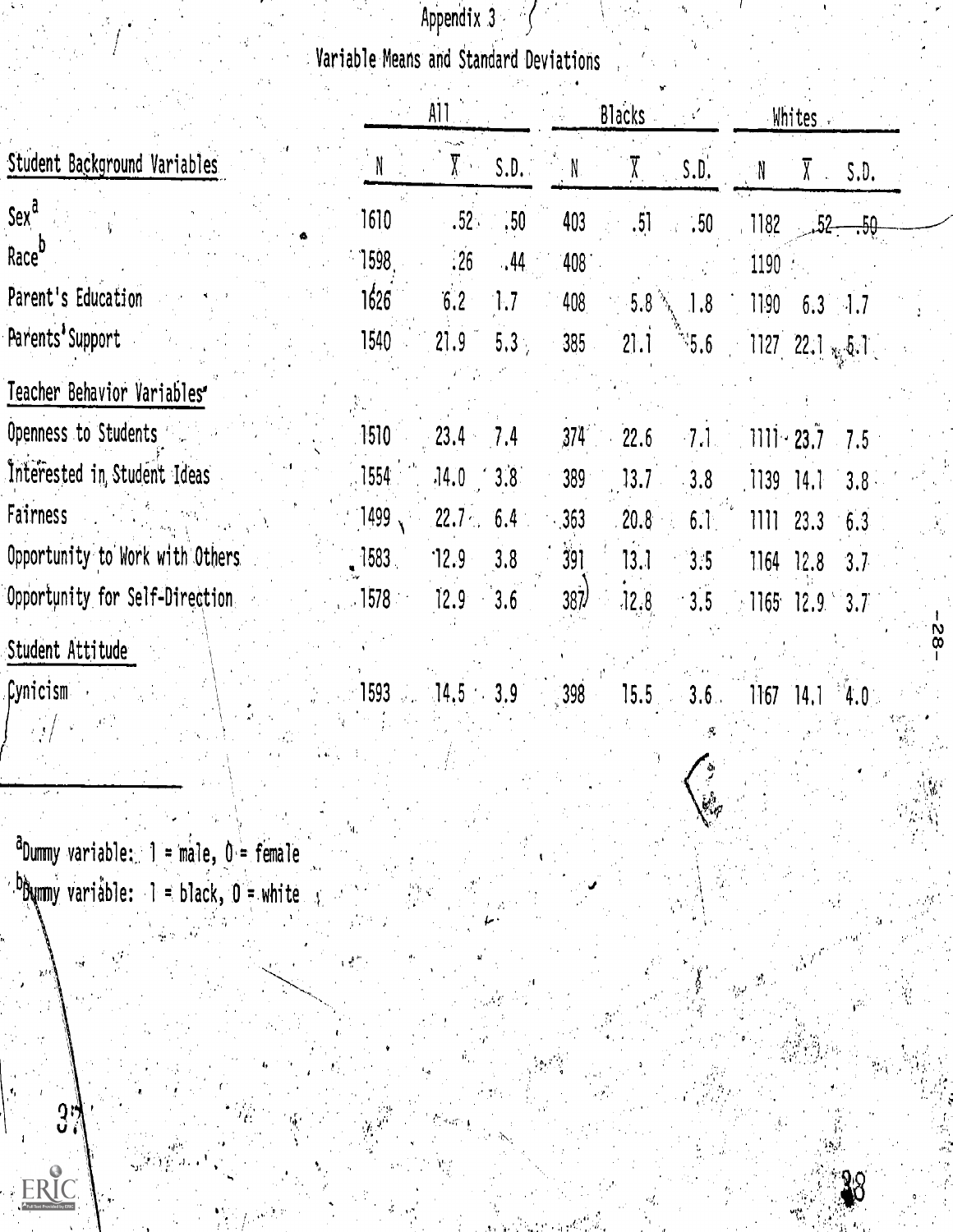### **REFERENCES**

Abramson, Paul R. 1972. Political efficacy and political trust among black schoolchildren: two explanations. Journal of Politics, 34 (1972) 1243-1275.

Abramson, Paul R. 1977. The Political Socialization of Black Americans: A Critical Evaluation of Research on Efficacy and Trust. New York: Free Press, 1977.

Bachman, Jerald G. 1968. Personal communication to and cited in Abramson, 1972, op. cit., Appendix 1.

Bachman, Jerald G. 1969. Personal communication to and cited in Abramson, 1974, op. cit., Appendix 1.

Bachman, Jerald G. 1970a. Youth in Transition, The Impact of Family Background Intelligence on Tenth Grade Boys. Ann Arbor, Michigan: Institute for Social Research, 1970.

Bachman, Jerald G. 1970b. Personal communication to and cited in Abramson, 1972, op cit., Appendix 1.

Bowles, Samuel and Herbert Gintes. 1976. Schooling in Capitalist America. New York: Basic Books, 1976.

Button, Christine H. 1974. Political education for minority groups. In Richard G. Niemi, Ed., The Politics of Future Citizens . San Francisco: Jossey-Bass, 1974.

Connell, R.W. 1972. Political socialization in the American family: the evidence reexamined. Public Opinion Quarter 1y, 36 (Fall 1972) 323-333.

Cox, C. Benjamin and Jack E. Cousins. 1965. Teaching social studies in secondary schools and colleges. In Byron Massialas and Frederick R. Smith, Eds., New Challenges in the Social Studies (Belmont, California: Wadsworth,  $1965$ , Chapt. 4.

Davies, J.C. 1965. The family's role in political socialization. Annals the American Academy of Political and Social Scence, 331 (1965) 10-19

Dawson, R.E. and Kenneth Prewitt. 1969. Polis al Socialization. Boston: Little, Brown and Co., 1969.

Dennis, Jack. 1969. Political Learnis and Childhood and Adolescence: a Study of Fifth, Eighth, and Eleventh Graders 18. Milwaukee, Wisconsin. Madison, Wisconsin: Research and Development Center for Cognitive Learning, 1969.

Easton, David and Jack Dennis. 1967. The ahild's acquisition of regime norms. American Political Science Review, 61 (March 1967) 25-38.

Ehman, Lee H. 1969. An analysis of the relationship of selected educational . variables with the political socialization of pigh school students. American Educational Research Journal, 6 (1969) 559-80.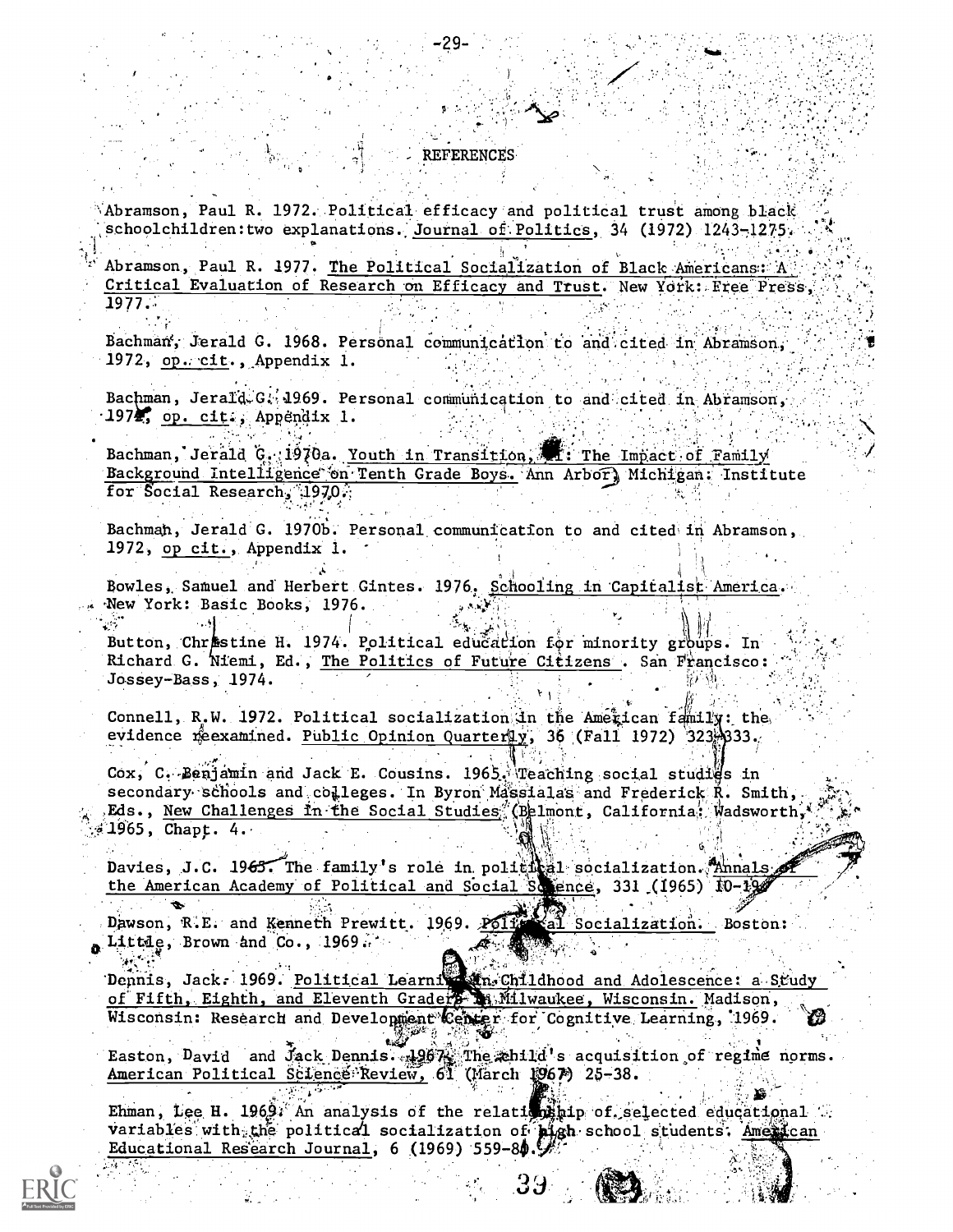Ehman, Lee H. 1972. Political efficacy and the high school social studies curriculum. In Byron G. Massialas, Ed., Political Youth, Tradidional Schools: National and International Perspectives. Englework Clifts: Prentice-Hall, 1972, pp. 90-102.

Erikson, Erik H. 1963. Childhood and Society. New York: W.W. Norton, 1963. Flanders, N.A. 1970. Analyzing Teacher Behavior . Keading, Mass.: Addison-Wesley, 1970.

Garcia, John A. 1972. Value congruence in the educat onal environment: peachers and students. Paper presented at the annual meeting of the American Political Science Association, 1972.

Greenberg, Edward S. 1969. Political socialization to support of the system: a comparison of black and white children. Unpublished doctoral disgertation, University of Wisconsin, 1969.

Greenstein, Fred I. 1965. Children and Politics. New Haven: Yale University Press, 1965.

Grossman, David L. 1974. Educational climates and attitudes toward dissent: a study of political socialization of conflict norms in addlescents. A paper presented at the annual meeting of the American Educational Research Association, 1974.

Gustafsson, Gunnel. 1974. Environmental influence on political learning. In Richard G. Niemi, Ed., The Politics of Future Citizens. San Francisco: Jossey-Bass, 1974.

Harvey, 0.J. 1970. Belief systems and education: some implications for change. In The Affective Domain. Washington, D.C.: Communication Service Corporation, 1970, pp. 65-96.

Hess, Robert. 1963. The socialization of attitudes toward authority: some cross-national comparisons. International Social Science Journal, 15  $(1963) 542 - 559.$ 

Ress, Robert and Judith Torney. 1967. The Development of Political Attitudes in Children. Chicago: Aldine, 1967.

Illich, Ivan. 1971. Deschooling Society. New York: Harper and Row, 1971.

Jackson, P.W. 1968. Life in Classrooms. New York: Holt, 1968.

Jaros, Dean and Kenneth L. Kolson. 1974. The multifarious leader: political socialization of Amish, "Yanks," Blacks. In Niemi, Ed., 1974, op.cit., pp. 41-62.

Jennings, M. Kent and Richard Niemi. 1974. The Political Character of Adolescence. Princeton, N.J.: Princeton University Press, 1974.

Jennings, M. Kent, Lee H. Ehman, and Richard Niemi. 1974. Social studies, teachers and their pupils. In Jennings, M.K. and R.G. Niemi, Ed., The. Political Character of Adolescence. Princeton, N.J. : Princeton University, 1974, pp. 207-229.

ilian a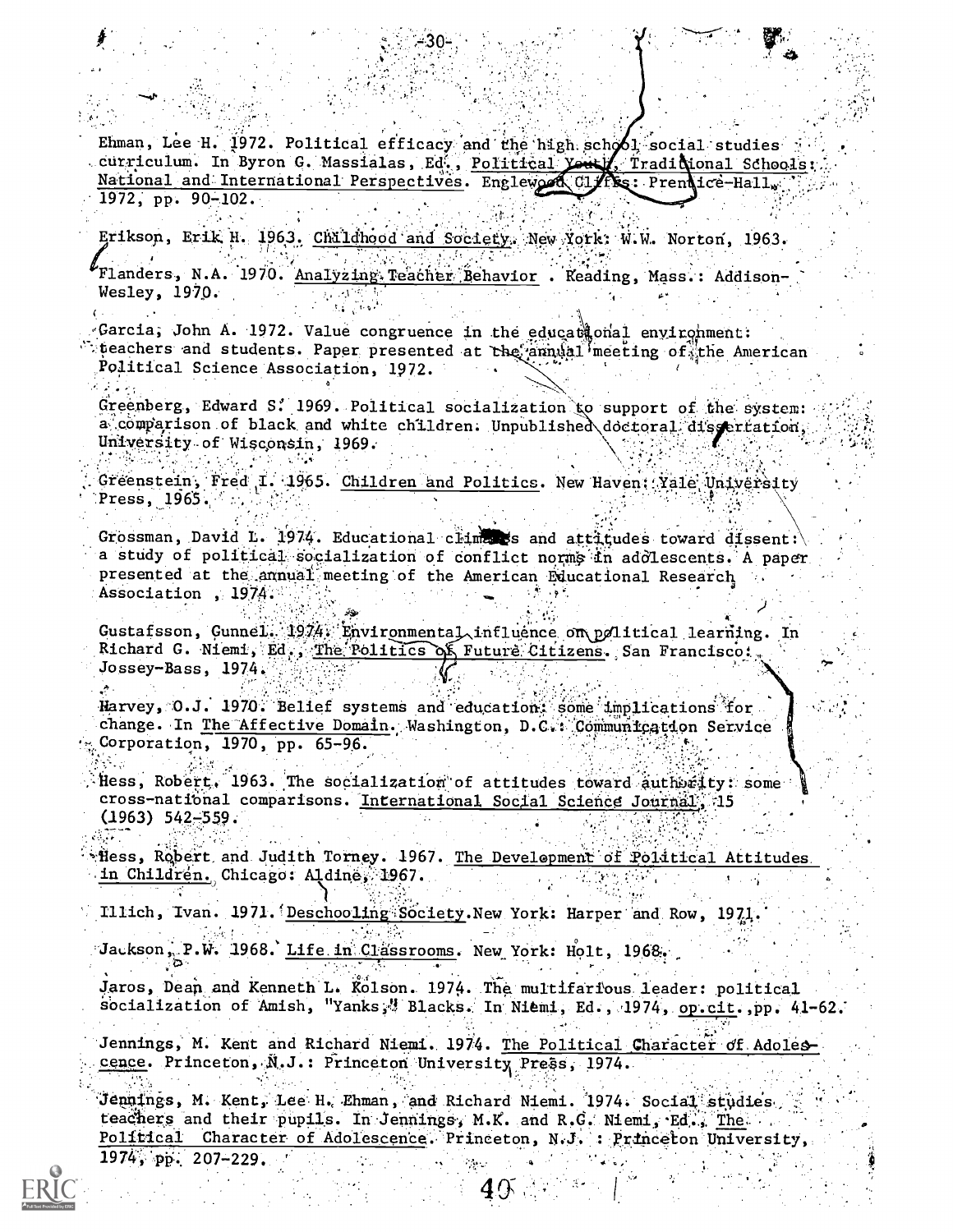Jones, Raymond. 1968. Fantasy and Feeling in *L*ducation. New York: Harper and Row, 1968.

Kenyon, Sandra J. 1969. The development of political cynicism among Negro and white adolescents. Paper presented at the annual meeting of the American Political Science Association, New York, September 2-6, 1969.

Kenyon, Sandra P. 1970. The development of political cynicism: a study of political socialization. Unpublished doctoral dissertation, Massachusetts Institute of Technology, 1970.

Knutson, Jeanne N. 1974. Prepolitical ideologies: the basis of political learning. In Niemi, Ed., 1974, op. cit., pp. 7-40.

Kozol, Jonathan. 1967. <u>Death at an Early Age.</u> Boston: Houghton-Mifflin, 1967.

Lane, Robert. 1959. Political Life. Glencoe, Ill.: The Free Press, 1959.

Langton, Kenneth P. and/M. Kent Jennings. 1968. Political socialization and the high school civics curriculum in the United States. American Political Science Review, 62 (September 1968) 852-867.

Langton, Kenneth P. and David A. Karns. 1969. The relative influence of family, peer group and school in the development of political efficacy. Western Political Quarterly, 22 (1969) 813-826.

Laurence, Joan E. 1970, White socialization: black reality. Psychiatry, 33  $(May 1970) 174-194.$ 

Litt, Edgar. 1963. Civic education, community norms, and political indoctsination. American Sociological Review, 28 (1963) 69-75.

Long, Samuel. 1976. Political alienation among black and white adolescents: a test of the social deprivation and political reality models. American Politics Quarterly, 4 (July 1976) 267-303.

Lyons, Schley R. 1970. The political socialization of ghetto children: efficacy and cynicism. Journal of Politics, 32 (May 1970) 288-304.

Mainer, Robert E. 1969. Attitude change in intergroup programs. In H.H. Remmers, Ed., Anti-Democratic Atttitudes in American Schools. Evanston, Ill.: Northwestern University Press, 1963, pp. 122-54.

Niemi, Richard G. 1972. Personal communication to and cited in Abramson, 1972, op. cit.

Niemi, Richard G. 1974. Ed. The Politics of Future Citizens. San Francisco: Jossey-Bass, 1974.

Orum, Anthony M. and Roberta S. Cohen. 1973. The development of political orientations among black and white children. American Sociological Review, 38 (February 1973) 62-74.